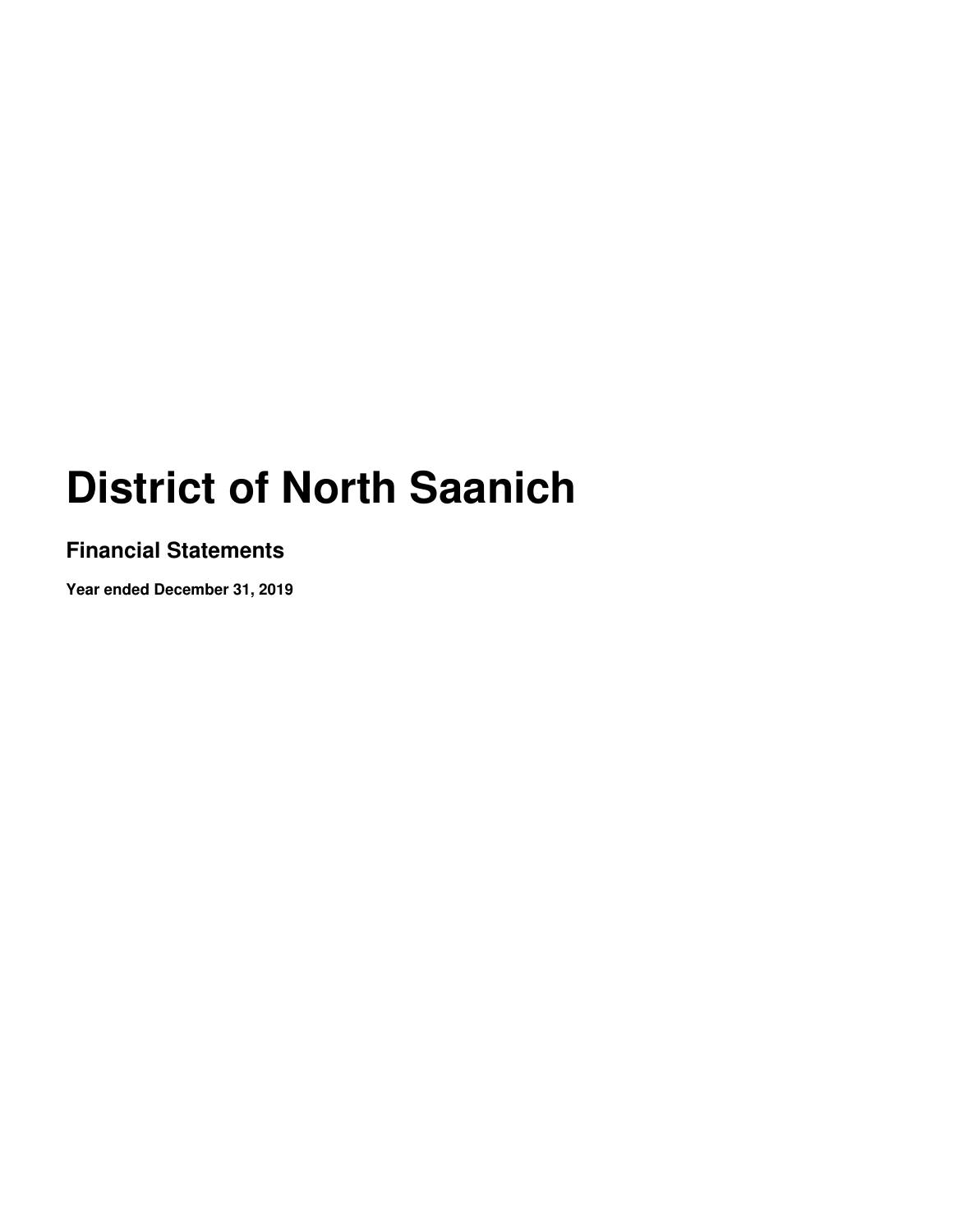**December 31, 2019** 

### **CONTENTS**

|                                                          | Page     |
|----------------------------------------------------------|----------|
| <b>Financial Statements</b>                              |          |
| Management's Responsibility for the Financial Statements |          |
| Independent Auditors' Report                             | 2        |
| <b>Statement of Financial Position</b>                   | 4        |
| <b>Statement of Operations</b>                           | 5        |
| Statement of Change in Net Financial Assets              | 6        |
| <b>Statement of Cash Flows</b>                           |          |
| Notes to the Financial Statements                        | $8 - 28$ |
|                                                          |          |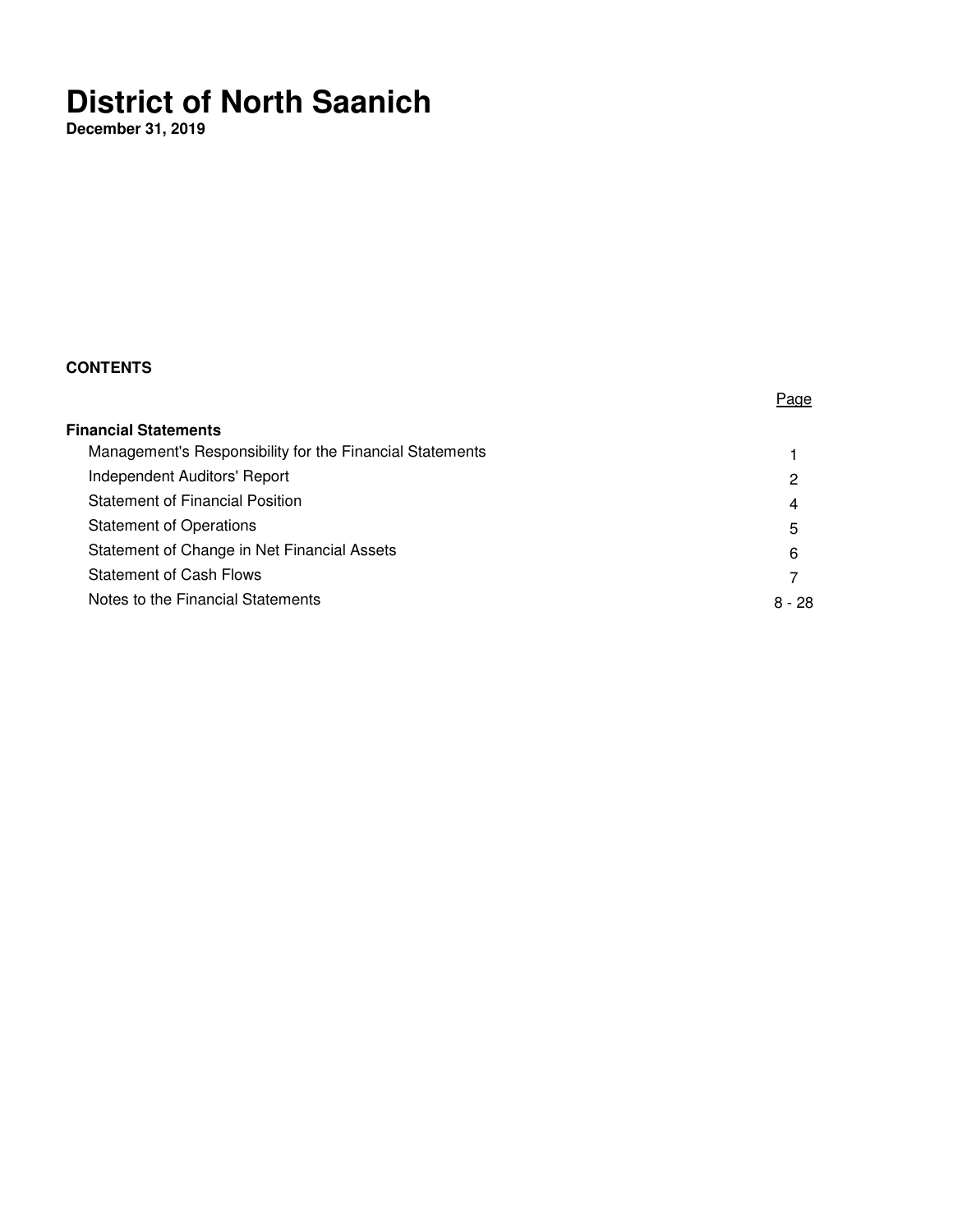**December 31, 2019** 

#### **Management's Responsibility for the Financial Statements**

The accompanying financial statements of the District of North Saanich (the "District") are the responsibility of the District's management and have been prepared in compliance with legislation, and in accordance with Canadian public sector accounting standards as recommended by the Public Sector Accounting Board of the Chartered Professional Accountants Canada. A summary of the significant accounting policies are described in Note 1 to the financial statements. The preparation of financial statements necessarily involves the use of estimates based on management's judgement, particularly when transactions affecting the current accounting period cannot be finalized with certainty until future periods.

The District's management maintains a system of internal controls designed to provide reasonable assurance that assets are safeguarded, transactions are properly authorized and recorded in compliance with legislative and regulatory requirements, and reliable financial information is available on a timely basis for preparation of the financial statements. These systems are monitored and evaluated by management.

The Mayor and Council meet with management and the external auditors to review the financial statements and discuss any significant financial reporting or internal control matters prior to their approval of the financial statements.

The financial statements have been audited by BDO Canada LLP, independent external auditors appointed by the District. The accompanying Independent Auditor's Report outlines their responsibilities, the scope of their examination and their opinion on the District's financial statements.

\_\_\_\_\_\_\_\_\_\_\_\_\_\_\_\_\_\_\_\_\_\_\_\_\_\_\_\_\_\_\_\_\_ \_\_\_\_\_\_\_\_\_\_\_\_\_\_\_\_\_\_\_\_\_\_\_\_\_\_\_\_\_\_\_\_\_\_\_\_\_\_

Chief Administrative Officer **Director of Financial Services** Director of Financial Services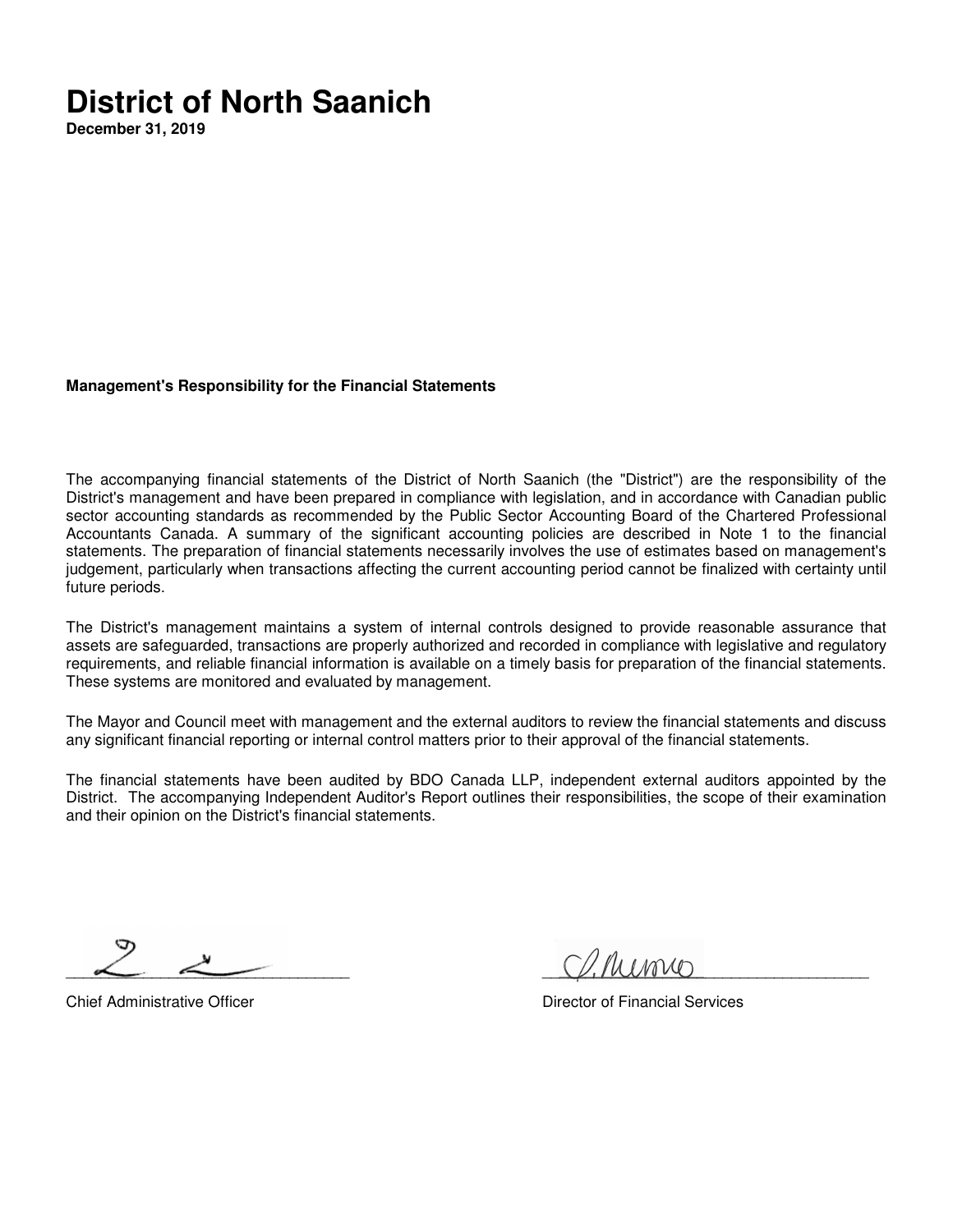

Tel: 604 688 5421 Fax: 604 688 5132 vancouver@bdo.ca **www.bdo.ca**

BDO Canada LLP 600 Cathedral Place 925 West Georgia Street Vancouver BC V6C 3L2 Canada

### **Independent Auditor's Report**

To the Mayor and Council of the District of North Saanich

**Opinion**

We have audited the financial statements of the District of North Saanich ("the District") which comprise the Statement of Financial Position as at December 31, 2019 and the Statements Operations, Changes in Net Financial Assets, and Cash Flows for the year then ended, and notes to the financial statements, including a summary of significant accounting policies.

In our opinion, the District financial statements present fairly, in all material respects, the financial position of the District at December 31, 2019 and its results of operations, changes in net debt, and cash flows for the year then ended in accordance with Canadian public sector accounting standards.

### **Basis for Opinion**

We conducted our audit in accordance with Canadian generally-accepted auditing standards. Our responsibilities under those standards are further described in the Auditor's Responsibilities for the Audit of the Financial Statements section of our report. We are independent of the District in accordance with the ethical requirements that are relevant to our audit of the financial statements in Canada and we have fulfilled our other ethical responsibilities in accordance with these requirements. We believe that the audit evidence we have obtained is sufficient and appropriate to provide a basis for our opinion.

**Responsibilities of Management and Those Charged with Governance for the Financial Statements**

Management is responsible for the preparation and fair presentation of the financial statements in accordance with Canadian public sector accounting standards, and for such internal control as management determines is necessary to enable the preparation of financial statements that are free from material misstatement whether due to fraud or error.

In preparing the financial statements, management is responsible for assessing the District's ability to continue as a going concern, disclosing, as applicable, matters related to going concern and using the going concern basis of accounting unless management either intends to liquidate the District, or to cease operations, or has no realistic alternative but to do so.

Those charged with governance are responsible for overseeing the District's financial reporting process.

**Auditor's Responsibilities for the Audit of the Financial Statements**

Our objectives are to obtain reasonable assurance about whether the financial statements as a whole are free from material misstatement whether due to fraud or error, and to issue an auditor's report that includes our opinion. Reasonable assurance is a high level of assurance, but is not a guarantee that an audit conducted in accordance with Canadian generally-accepted auditing standards will always detect a material misstatement when it exists. Misstatements can arise from fraud or error and are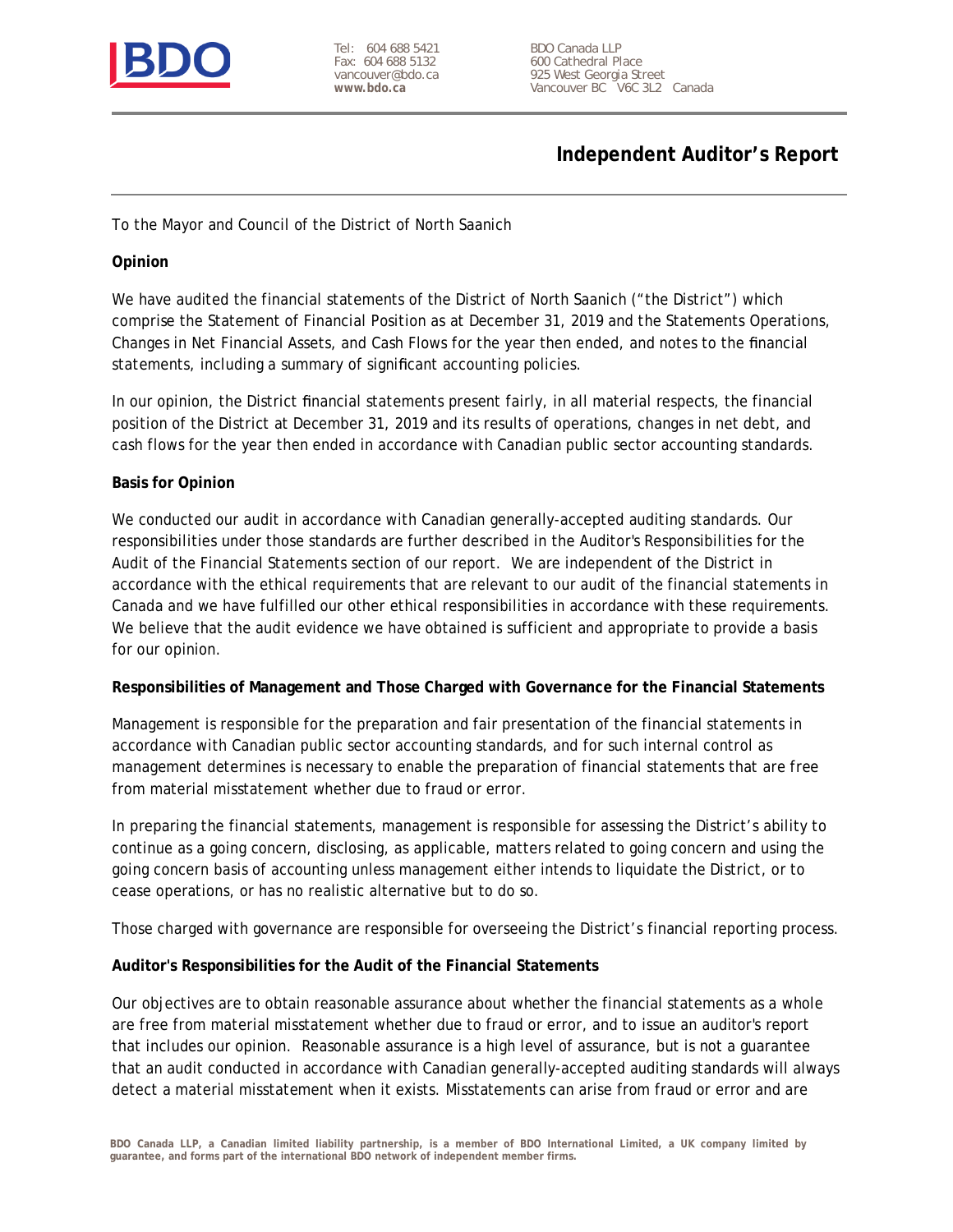

considered material if, individually or in the aggregate, they could reasonably be expected to influence the economic decisions of users taken on the basis of these financial statements.

As part of an audit in accordance with Canadian generally-accepted auditing standards we exercise professional judgment and maintain professional skepticism throughout the audit. We also:

- Identify and assess the risks of material misstatement of the financial statements whether due to fraud or error, design and perform audit procedures responsive to those risks, and obtain audit evidence that is sufficient and appropriate to provide a basis for our opinion. The risk of not detecting a material misstatement resulting from fraud is higher than for one resulting from error as fraud may involve collusion, forgery, intentional omissions, misrepresentations, or the override of internal control.
- Obtain an understanding of internal control relevant to the audit in order to design audit procedures that are appropriate in the circumstances. But not for the purpose of expressing an opinion on the effectiveness of the District's internal control.
- Evaluate the appropriateness of accounting policies used and the reasonableness of accounting estimates and related disclosures made by management.
- Conclude on the appropriateness of management's use of the going concern basis of accounting and, based on the audit evidence obtained, whether a material uncertainty exists related to events or conditions that may cast significant doubt on the District's ability to continue as a going concern. If we conclude that a material uncertainty exists, we are required to draw attention in our auditor's report to the related disclosures in the financial statements or, if such disclosures are inadequate, to modify our opinion. Our conclusions are based on the audit evidence obtained up to the date of our auditor's report. However future events or conditions may cause the District to cease to continue as a going concern.
- Evaluate the overall presentation, structure and content of the financial statements, including the disclosures, and whether the financial statements represent the underlying transactions and events in a manner that achieves fair presentation.

We communicate with those charged with governance regarding, among other matters, the planned scope and timing of the audit and significant audit findings, including any significant deficiencies in internal control that we identify during our audit.

We also provide those charged with governance with a statement that we have complied with relevant ethical requirements regarding independence, and to communicate with them all relationships and other matters that may reasonably be thought to bear on our independence, and where applicable, related safeguards.

BDO Canada LLP

Chartered Professional Accountants

Vancouver, British Columbia May 6, 2020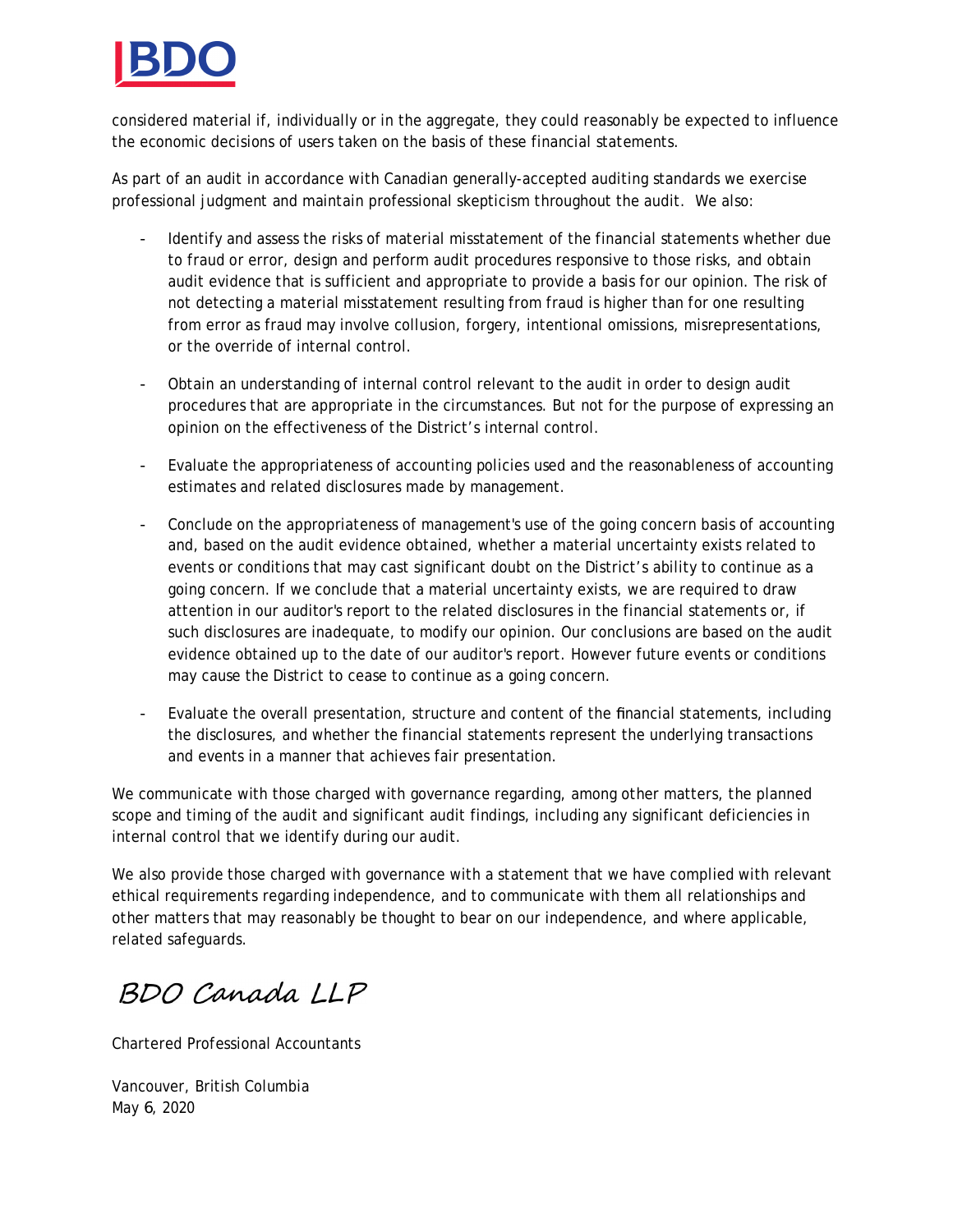### **Statement of Financial Position**

**December 31, 2019, with comparative information for 2018**

|                                                   | 2019                        | 2018                      |
|---------------------------------------------------|-----------------------------|---------------------------|
| <b>Financial assets</b>                           |                             |                           |
| Cash                                              | \$14,030,327 \$11,686,080   |                           |
| Portfolio investments (note 2)                    | 24,870,201                  | 21,799,050                |
| Accounts receivable                               |                             |                           |
| Taxes                                             | 581,606                     | 865,954                   |
| Other (note 3)                                    | 1,713,250                   | 2,262,742                 |
| Debt reserve deposits (note 4)                    | 130,428                     | 127,459                   |
|                                                   | $$41,325,812$ \$ 36,741,285 |                           |
| <b>Liabilities</b>                                |                             |                           |
| Accounts payable and accrued liabilities (note 5) | 4,490,989                   | 3,705,910                 |
| Prepaid property taxes                            | 646,743                     | 610,048                   |
| Deferred revenue (note 6)                         | 2,391,967                   | 2,631,834                 |
| Deposits                                          | 1,368,088                   | 1,065,744                 |
| Employee future benefit liability (note 7)        | 438,300                     | 414,700                   |
| Debt (note 8)                                     | 6,139,608                   | 6,527,000                 |
|                                                   | \$15,475,695 \$14,955,236   |                           |
| <b>Net financial assets</b>                       |                             | \$25,850,117 \$21,786,049 |
| <b>Non-financial assets</b>                       |                             |                           |
| Tangible capital assets (note 9)                  | 79,877,404                  | 75,048,741                |
| Inventory of supplies                             | 135,648                     | 159,267                   |
| Prepaid expenses                                  | 543,006                     | 152,856                   |
|                                                   | \$80,556,058 \$75,360,864   |                           |
| Accumulated surplus (note 10)                     | \$106,406,175 \$ 97,146,913 |                           |

Contingencies and commitments (notes 4 and 11) Contractual rights (note 12)

Cl. Rumio

Director of Financial Services

Loff On

Mayor

The accompanying notes are an integral part of these financial statements.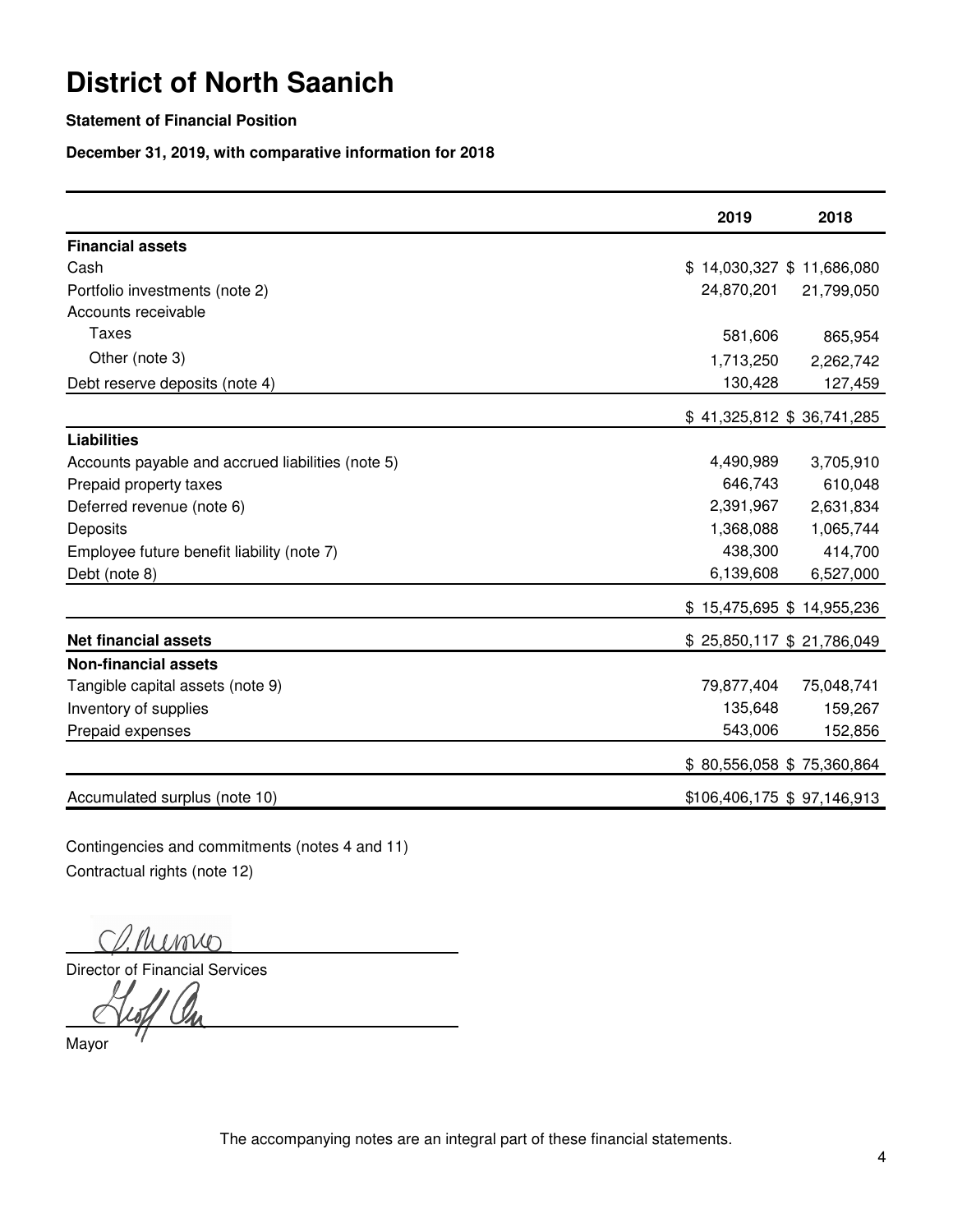### **Statement of Operations**

**Year ended December 31, 2019, with comparative information for 2018**

|                                                  | <b>Budget</b><br>(note 16) | 2019                                    | 2018                                   |
|--------------------------------------------------|----------------------------|-----------------------------------------|----------------------------------------|
| Revenues: (note 15)                              |                            |                                         |                                        |
| Taxes available for municipal purposes (note 13) |                            | \$12,874,600 \$12,682,705 \$12,605,993  |                                        |
| Sale of services                                 |                            |                                         |                                        |
| General                                          | 1,016,100                  | 1,034,066                               | 1,441,410                              |
| Water utility fees and charges                   | 3,293,500                  | 3,230,900                               | 3,373,598                              |
| Sewer utility fees and charges                   | 1,282,900                  | 1,295,491                               | 1,259,601                              |
| Income from portfolio investments                | 291,250                    | 833,917                                 | 674,321                                |
| Contributed assets (note 9)                      |                            | 5,658,386                               |                                        |
| Government transfers (note 14)                   | 1,613,700                  | 1,700,963                               | 1,691,452                              |
| Other revenue                                    | 268,700                    | 482,021                                 | 538,328                                |
|                                                  |                            | \$20,640,750 \$26,918,449 \$21,584,703  |                                        |
| Expenses: (note 15)                              |                            |                                         |                                        |
| General government                               | 4,248,454                  | 3,383,511                               | 3,538,244                              |
| Protective services                              | 3,574,615                  | 3,437,209                               | 3,354,312                              |
| Solid waste management and environment           | 72,900                     | 69,825                                  | 63,348                                 |
| Planning and community                           | 1,343,122                  | 1,003,792                               | 934,938                                |
| Transportation                                   | 4,059,482                  | 3,367,566                               | 3,096,641                              |
| Parks, recreation and culture                    | 1,843,492                  | 1,583,816                               | 1,491,495                              |
| Water utility                                    | 3,495,493                  | 3,132,236                               | 3,152,176                              |
| Sewer utility                                    | 1,757,442                  | 1,681,232                               | 1,698,008                              |
|                                                  |                            |                                         | \$20,395,000 \$17,659,187 \$17,329,162 |
| Annual surplus                                   | 245,750                    | 9,259,262                               | 4,255,541                              |
| Accumulated surplus, beginning of year           | 97,146,913                 | 97,146,913                              | 92,891,372                             |
| Accumulated surplus, end of year                 |                            | \$97,392,663 \$106,406,175 \$97,146,913 |                                        |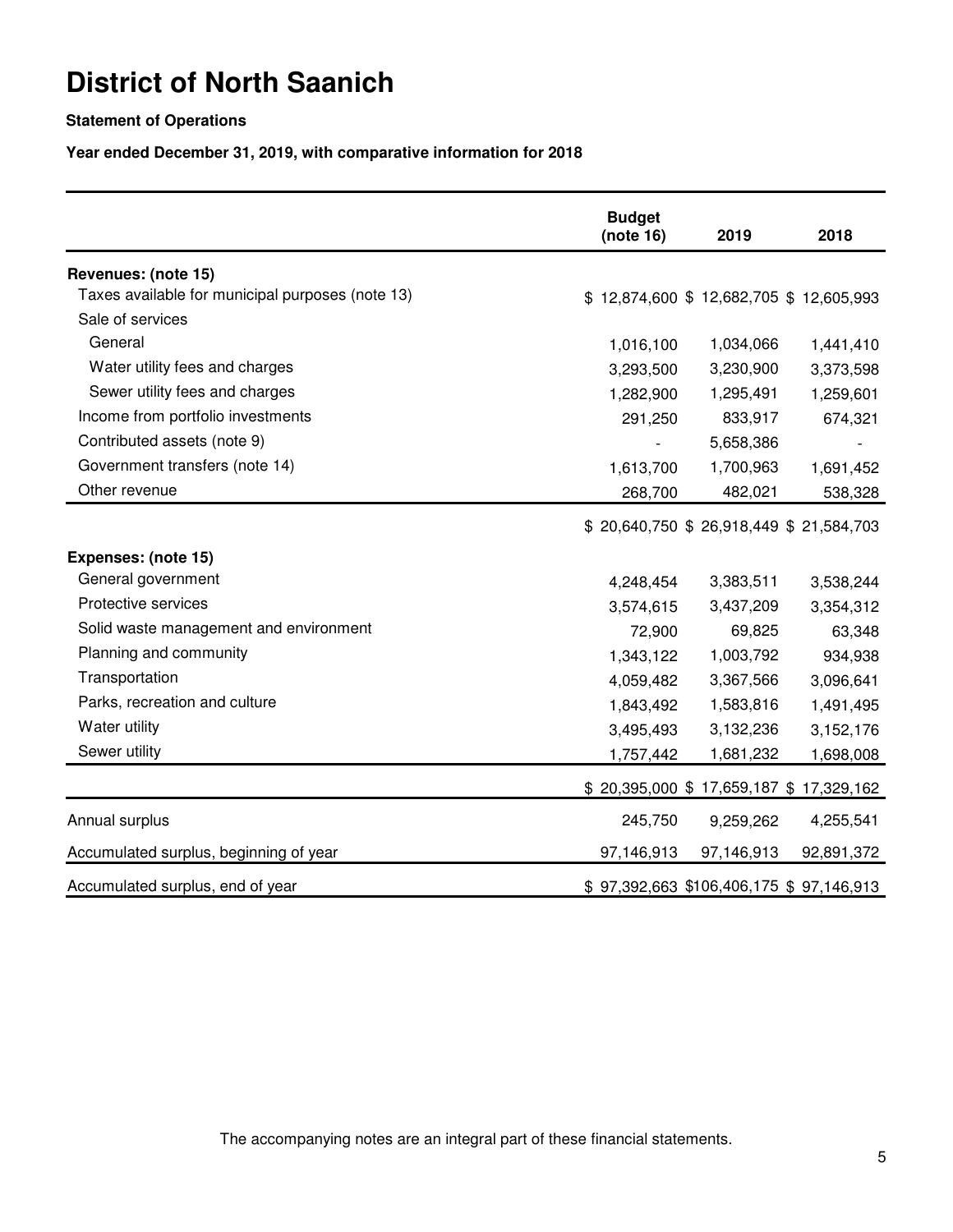### **Statement of Change in Net Financial Assets**

### **Year ended December 31, 2019, with comparative information for 2018**

|                                           | <b>Budget</b>                          |               |             |
|-------------------------------------------|----------------------------------------|---------------|-------------|
|                                           | (note 16)                              | 2019          | 2018        |
| Annual surplus                            | \$<br>245,750 \$                       | 9,259,262 \$  | 4,255,541   |
| Acquisition of tangible capital assets    | (6,371,000)                            | (2, 164, 564) | (3,364,437) |
| Amortization of tangible capital assets   | 3,156,300                              | 2,825,316     | 2,665,958   |
| Loss (Gain) on disposal of capital assets |                                        | 168,971       | (29,030)    |
| Proceeds on sale of capital assets        |                                        |               | 29,030      |
| Contributed capital assets                |                                        | (5,658,386)   |             |
|                                           | (2,968,950)                            | 4,430,599     | 3,557,062   |
| Acquisition of inventory of supplies      |                                        | (98, 222)     | (81, 384)   |
| Consumption of inventory of supplies      |                                        | 121,841       | 127,697     |
| Acquisition of prepaid expenses           |                                        | (538, 190)    | (141, 586)  |
| Use of prepaid expenses                   |                                        | 148,040       | 136,504     |
| Change in net financial assets            | (2,968,950)                            | 4,064,068     | 3,598,293   |
| Net financial assets, beginning of year   | 21,786,049                             | 21,786,049    | 18,187,756  |
| Net financial assets, end of year         | \$18,817,099 \$25,850,117 \$21,786,049 |               |             |

The accompanying notes are an integral part of these financial statements.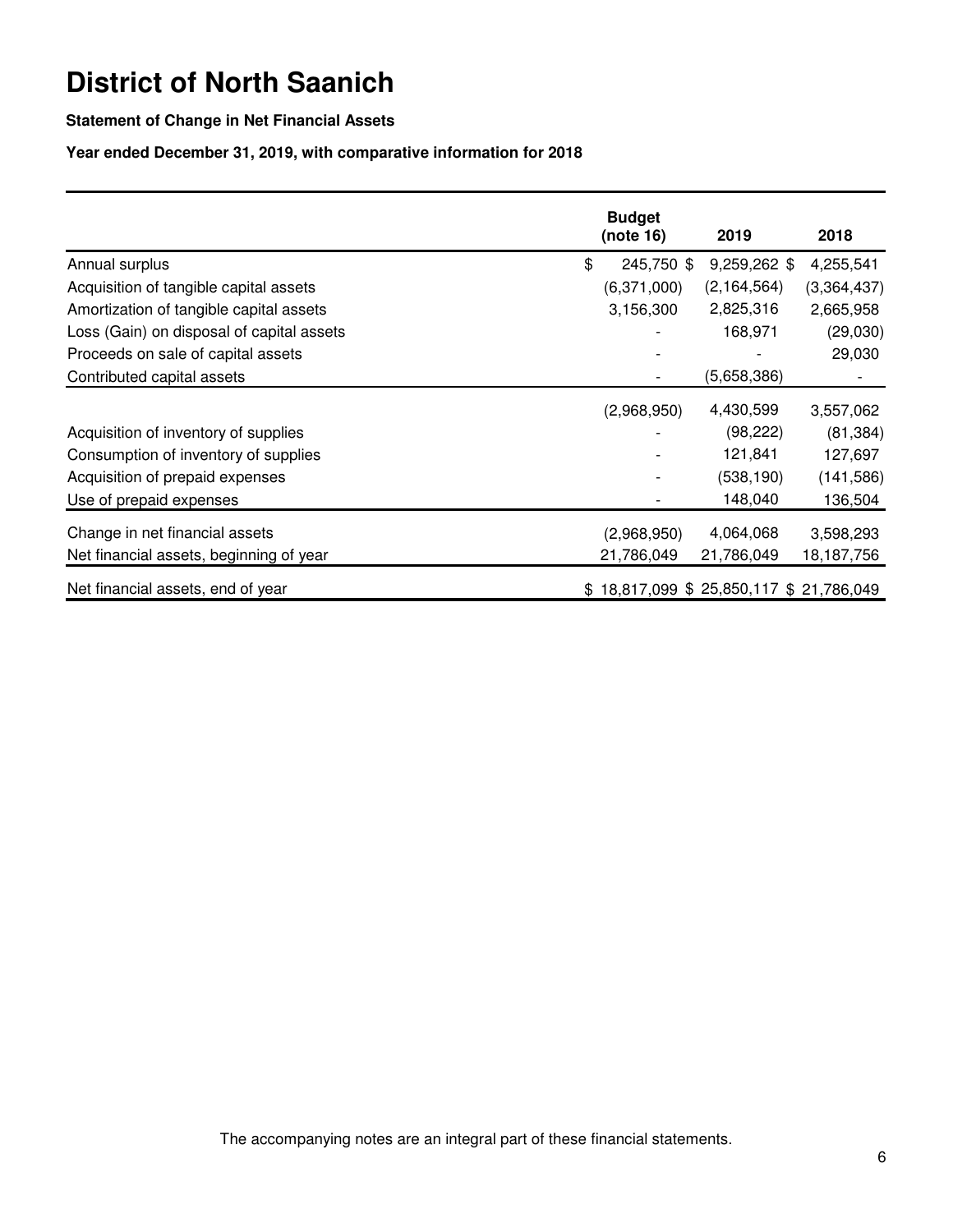### **Statement of Cash Flows**

**Year ended December 31, 2019, with comparative information for 2018**

|                                                            | 2019                      | 2018        |
|------------------------------------------------------------|---------------------------|-------------|
| Cash provided by (used in):                                |                           |             |
| <b>Operating transactions:</b>                             |                           |             |
| Annual surplus                                             | \$<br>$9,259,262$ \$      | 4,255,541   |
| Items not involving cash:                                  |                           |             |
| Contributed tangible capital assets                        | (5,658,386)               |             |
| Loss (gain) on disposal of capital assets                  | 168,971                   | (29,030)    |
| Amortization of tangible capital assets                    | 2,825,316                 | 2,665,958   |
| Actuarial sinking fund earnings                            | (118, 049)                | (271, 470)  |
|                                                            | 6,477,114                 | 6,620,999   |
| Change in non-cash operating assets and liabilities        |                           |             |
| Decrease (increase) in accounts receivable - taxes         | 284,348                   | (447, 773)  |
| Decrease (increase) in accounts receivable - other         | 549,492                   | (424, 466)  |
| (Increase) decrease in debt reserve deposits               | (2,969)                   | 77,861      |
| Increase in prepaid expenses                               | (390, 150)                | (5,082)     |
| Increase in accounts payable and accrued liabilities       | 785,079                   | 224,259     |
| Increase in prepaid property taxes                         | 36,695                    | 56,082      |
| (Decrease) in deferred revenue                             | (239, 867)                | (106, 828)  |
| Increase (decrease) in employee future benefit obligations | 23,600                    | (6,800)     |
| Decrease in materials and supplies                         | 23,619                    | 46,313      |
| Decrease (increase) in deposits                            | 302,344                   | (671, 840)  |
|                                                            | 7,849,305                 | 5,362,725   |
| <b>Capital transactions:</b>                               |                           |             |
| Acquisition of tangible capital assets                     | (2, 164, 564)             | (3,364,437) |
| Proceeds on disposal of tangible capital assets            |                           | 29,030      |
|                                                            | (2, 164, 564)             | (3,335,407) |
| <b>Financing transactions:</b>                             |                           |             |
| Repayment of debt                                          | (269, 343)                | (496, 420)  |
| <b>Investing transactions:</b>                             |                           |             |
| Change in portfolio investments                            | (3,071,151)               | (474,929)   |
| Increase in cash and cash equivalents                      | 2,344,247                 | 1,055,969   |
| Cash and cash equivalents, beginning of year               | 11,686,080                | 10,630,111  |
| Cash and cash equivalents, end of year                     | \$14,030,327 \$11,686,080 |             |

The accompanying notes are an integral part of these financial statements.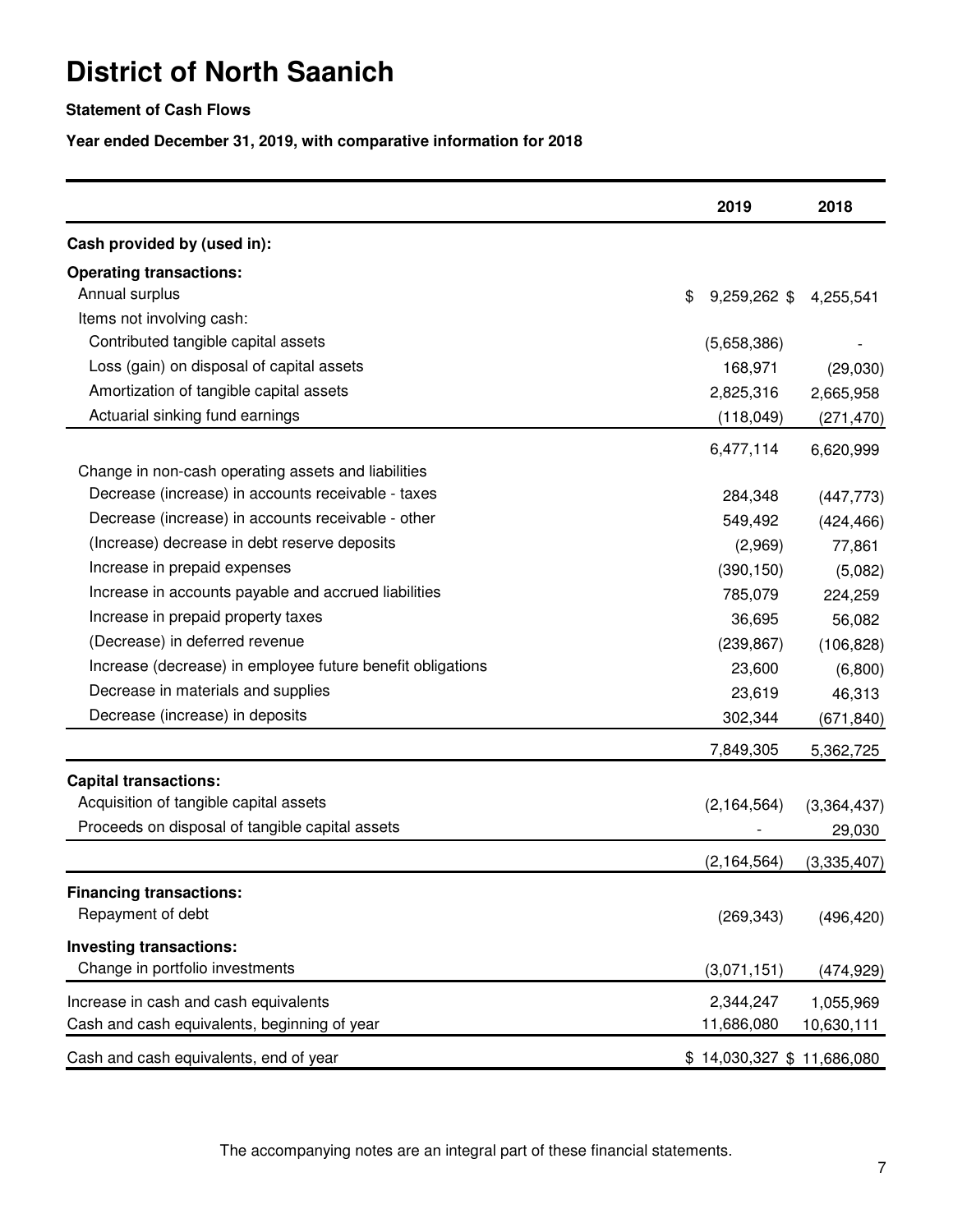### **Notes to the Financial Statements**

#### **Year ended December 31, 2019**

The District of North Saanich (the "District") is a municipality in the Province of British Columbia that was created on August 19, 1965 pursuant to the Local Government Act of British Columbia and Community Charter of British Columbia. The District provides municipal services such as police, fire, public works, planning, parks and recreation, library, and general government operations.

#### **1. Significant accounting policies**

The financial statements of the District are prepared by management in accordance with Canadian public sector accounting standards, as recommended by the Public Sector Accounting Board ("PSAB") of the Chartered Professional Accountants Canada. Significant accounting policies adopted by the District are as follows:

#### (a) Basis of presentation

The financial statements reflect the assets, liabilities, revenues and expenses of the District and the relevant portion of any cost sharing arrangements.

The District participates in the cost sharing agreements with the Town of Sidney for RCMP police services, Library building maintenance and capital improvements, and the operations of the Shoal Senior Centre. Only the District's portion of these costs are recorded in the financial statements. Refer to Note 11 for additional details.

Interdepartmental and inter-fund transactions have been eliminated. The District does not administer any trust activities on behalf of external parties.

#### (b) Basis of accounting

The District follows the accrual method of accounting for revenues and expenses. Revenues are recognized in the year in which they are earned and measurable. Expenses are recognized as they are incurred and measurable as a result of receipt of goods or services and/or the creation a legal obligation to pay.

#### (c) Government transfers

Government transfers are recognized in the financial statements as revenues in the period in which events giving rise to the transfer occur, providing the transfers are authorized, any eligibility critera have been met, and reasonable estimates of the amounts can be made, except when and to the extent the transfer gives rise to an obligation that meets the definition of a liability. Transfers received for which expenses are not yet incurred are included in deferred revenue and will be recognized over the period the liability is settled.

#### (d) Deferred revenue

Deferred revenue includes grants, contributions and other amounts received from third parties pursuant to legislation, regulation and agreement which may only be used in certain programs, in the completion of specific work, or for the purchase of tangible capital assets. In addition, certain user charges and fees are collected for which the related services have yet to be performed. Revenue is recognized in the period when the related expenses are incurred, services performed, or the tangible capital assets are acquired.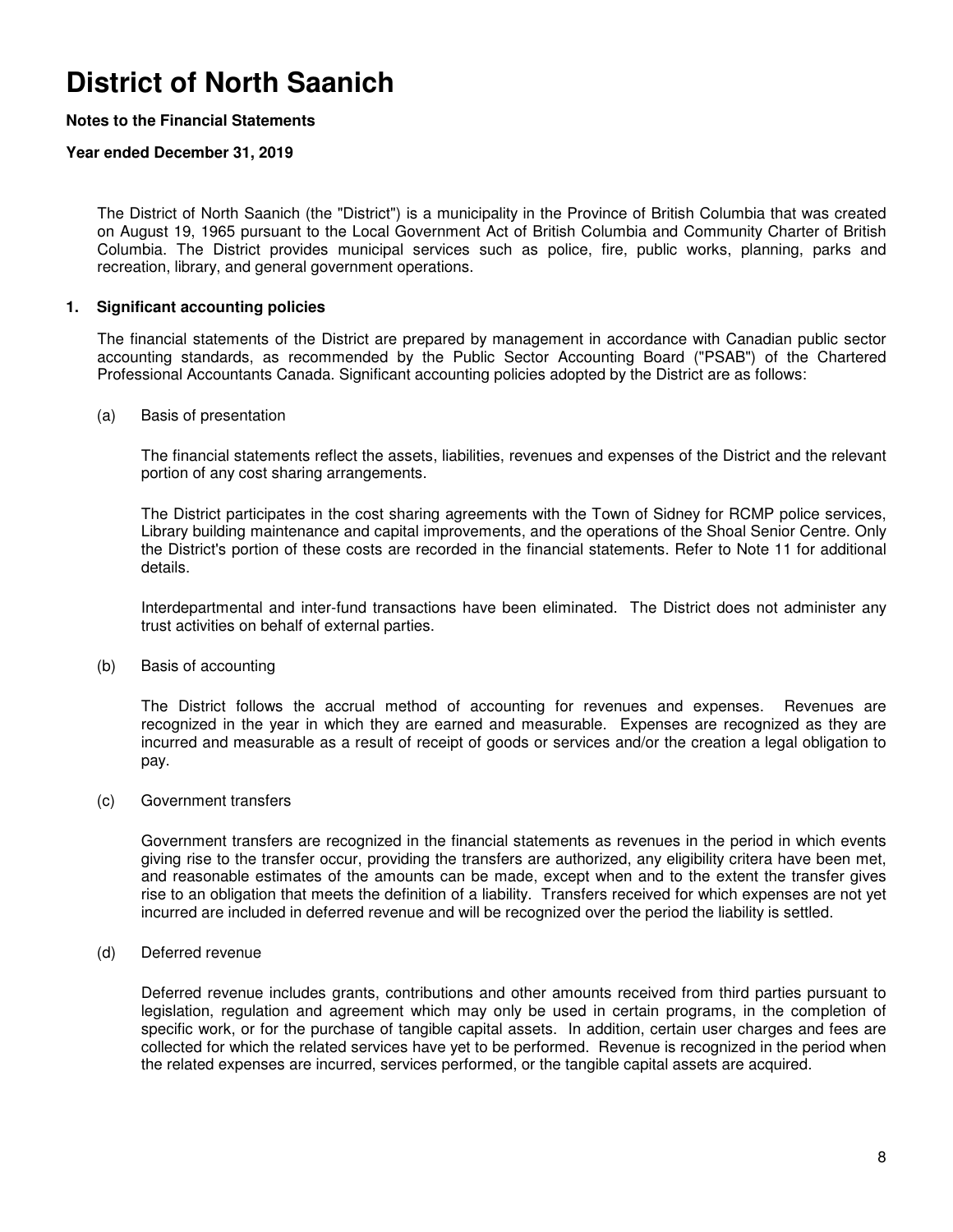### **Notes to the Financial Statements**

**Year ended December 31, 2019**

#### **1. Significant accounting policies continued**

(e) Taxation revenue

Taxation revenue is recorded at estimated amounts when it has been authorized and the taxable event occurs. Annual levies for non-optional municipal services and general administrative services are recorded as taxes for municipal services in the year they are levied. Taxes receivable are recognized, when they meet the definition of an asset, net of an allowance for anticipated uncollectable amounts. Levies imposed by other taxing authorities are not included as taxes for municipal purposes.

Through the British Columbia Assessments' appeal process, taxes may be adjusted by way of supplementary roll adjustments. The effects of these adjustments on taxes are recognized at the time they are awarded or can be reasonably estimated.

(f) Portfolio investments

All investments are recorded on an amortized cost basis. Investment premiums and discounts are amortized over the term of the respective investment, using the effective interest method. Investments are written down when there is, in the opinon of management, a permanent decline in value.

(g) Investment income

Investment income is reported as revenue in the period earned except when restricted in use by the funding government or related legal statute. In that event, the investment income earned is added to the deferred revenue balance.

(h) Debt

Debt is recorded net of principal repayments and actuarial earnings.

(i) Employee future benefits

The District and its employees make contributions to the Municipal Pension Plan and the Greater Victoria Labour Relations Association (GVLRA) Long-Term Disability Trust. As these are multi-employer plans, contributions are expensed as incurred.

Sick, personal, emergency, and family leave benefits and other retirement benefits are also available to the District's employees. The costs of these benefits are actuarially determined based on service and best estimates of retirement ages and expected future salary and wage increases. The obligation under this benefit plan is accrued based on projected benefits as the employees render services necessary to earn the future benefits. Long-term disability income benefits are disclosed according to the Greater Victoria Labour Relations Associations' policy.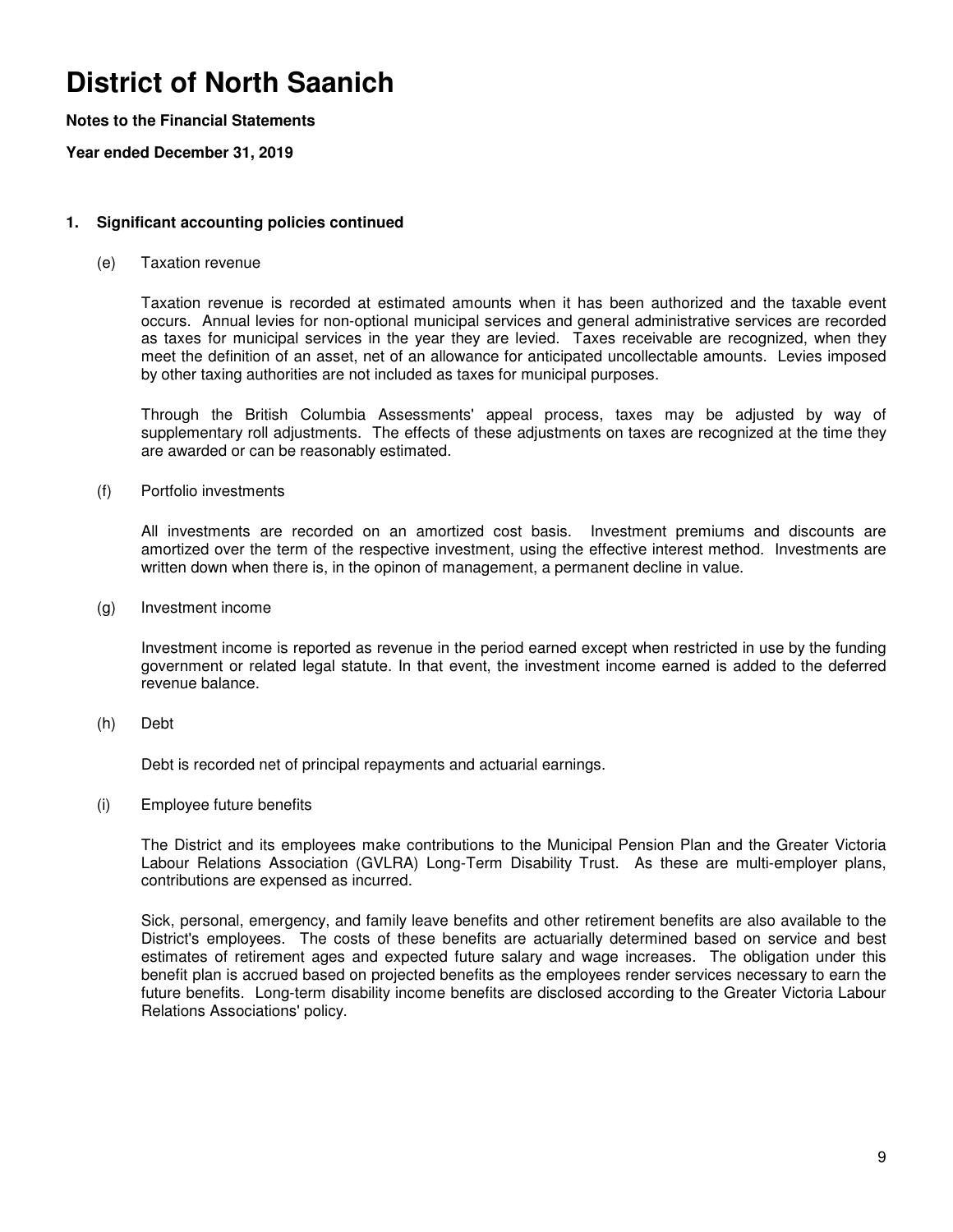### **Notes to the Financial Statements**

**Year ended December 31, 2019**

#### **1. Significant accounting policies continued**

(j) Liability for contaminated sites

Contaminated sites are a result of contamination being introduced into air, soil, water or sediment of a chemical, organic or radioactive material or live organism that exceeds an environmental standard. Liabilities are recorded net of any expected recoveries.

A liability for remediation of contaminated sites is recognized when all the following criteria are met:

- (i) an environmental standard exists;
- (ii) contamination exceeds the environmental standard;
- (iii) the District is directly responsible or accepts responsibility;
- (iv) it is expected that the future economic benefits will be given up; and
- (v) a reasonable estimate of the amount can be made.

The liability is recognized as management's estimate of the cost of remediation and post-remediation including operation, maintenance and monitoring that are an integral part of the remediation strategy for a contaminated site.

(k) Non-financial assets

Non-financial assets are not available to discharge existing liabilities and are held for use in the provision of services. They have useful lives extending beyond the current year and are not intended for sale in the ordinary course of operations.

(i) Tangible capital assets

Tangible capital assets are recorded at cost which includes amounts that are directly attributable to acquisition, construction, development or betterment of the asset.

The cost, less residual value, of the tangible capital assets, excluding land are amortized on a straight line basis over their estimated useful lives.

The District does not capitalize interest costs associated with the acquisition or construction of a tangible capital asset.

Estimated useful life for tangible capital assets is as follows: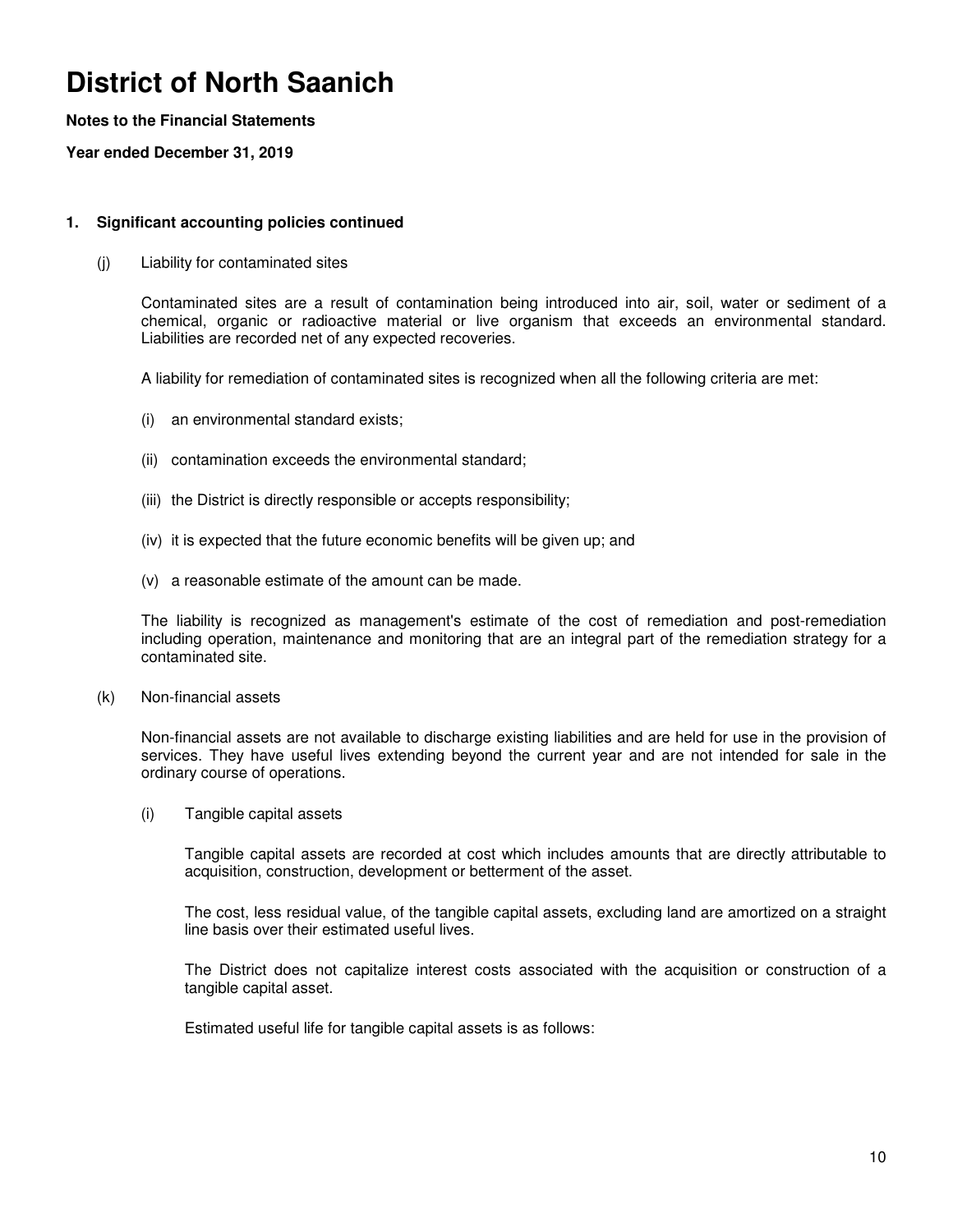### **Notes to the Financial Statements**

**Year ended December 31, 2019**

### **1. Significant accounting policies continued**

(k) Non-financial assets continued

### (i) Tangible capital assets continued

| <b>Asset</b>                       | <b>Useful life</b><br>range in<br>years |
|------------------------------------|-----------------------------------------|
| <b>Buildings</b>                   | 25 to 50                                |
| Land improvements                  | 10 to 40                                |
| Vehicles, machinery, and equipment | 5 to 25                                 |
| <b>Engineering Structures:</b>     |                                         |
| Roads                              | 10 to 75                                |
| Drainage                           | 25 to 80                                |
| Water                              | 20 to 80                                |
| Sewer                              | 20 to 80                                |
| Other                              | 10 to 80                                |

Land has an infinite life and is not amortized. Work in progress is not amortized until the project is substantially completed and put into use.

Tangible capital assets are written down when conditions indicate that they no longer contribute to the District's ability to provide goods and services or when the value of the future economic benefits associated with the asset is less than the book value of the asset.

(ii) Contributions of tangible capital assets

Tangible capital assets received as contributions, including tangible capital assets in lieu of developer cost charges, are recorded as revenue at their estimated fair value at the date of receipt.

(iii) Natural resources

Natural resources that have not been purchased are not recognized as assets in the financial statements.

(iv) Works of art and cultural and historic assets

Works of art and cultural and historic assets are not recorded as assets in these financial statements.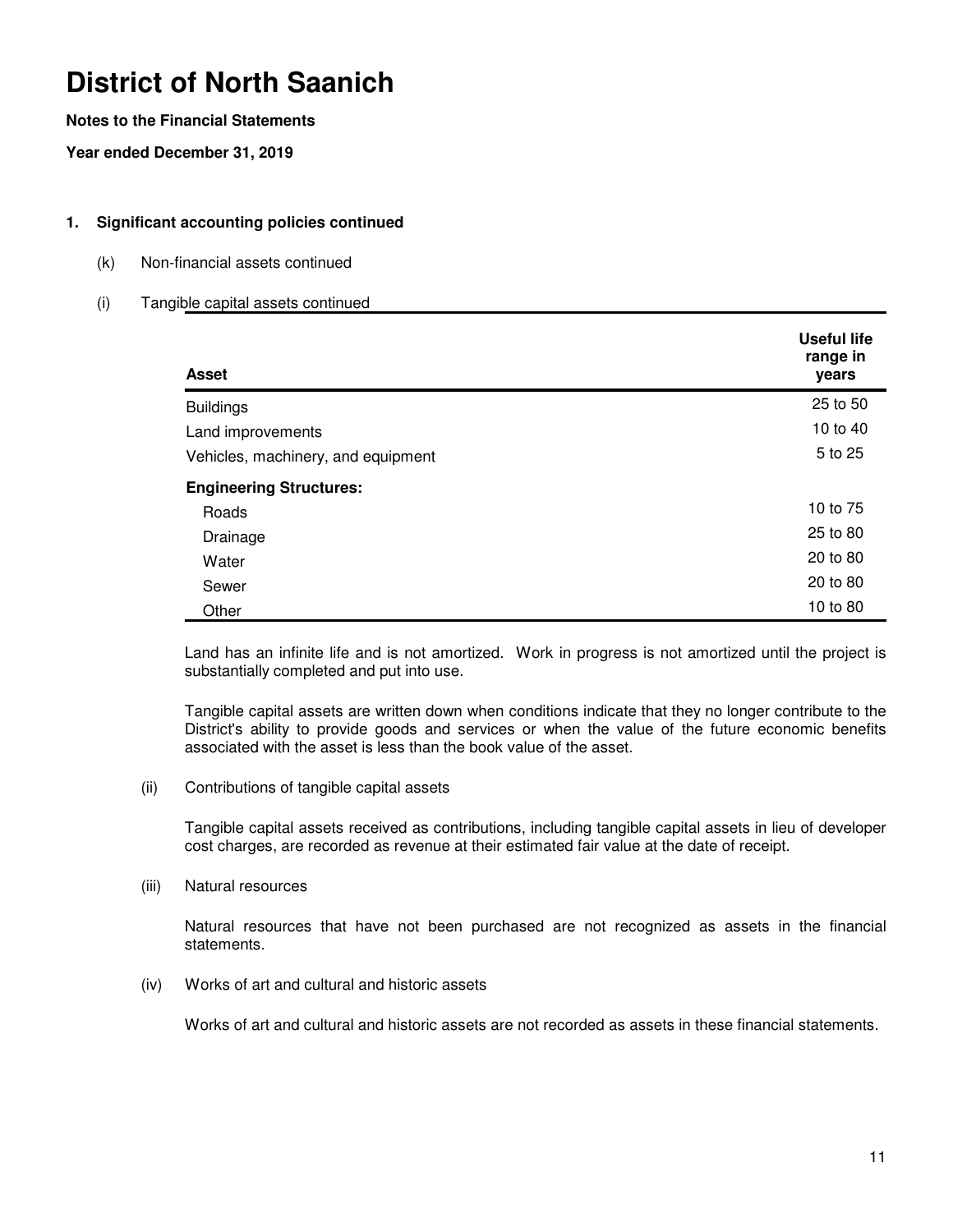### **Notes to the Financial Statements**

**Year ended December 31, 2019**

### **1. Significant accounting policies continued**

- (k) Non-financial assets continued
	- (v) Leased tangible capital assets

Leases which transfer substantially all of the benefits and risks incidental to ownership of property are accounted for as leased tangible capital assets. All other leases are accounted for as operating leases and the related payments are charged to expenses as incurred.

(vi) Inventory of supplies

Inventory of supplies is recorded at the lower of cost and replacement cost.

(l) Deposits

Receipts restricted by third parties for future services or repayment are deferred as deposits and are refundable under certain circumstances. Deposits are recognized as revenue when qualifying expenditures are incurred.

(m) Allocation of expenses

Salary, wages and employee benefit expenses include the costs for District employees. The cost of certain finance personnel are allocated to the water and sewer utility segments based on an estimate of time spent on those segments.

(n) Use of estimates

The preparation of financial statements in conformity with Canadian public sector accounting standards requires management to make estimates and assumptions that affect the reported amounts of assets and liabilities and disclosures of contingent assets and liabilities at the date of the financial statements and the reported amounts of revenues and expenses during the period. Significant estimates include assumptions used in estimating useful lives of tangible capital assets, the fair value of contributed assets, the allocation of expenses, provisions for accrued liabilities and in performing actuarial valuations of employee future benefits, assessment of contaminated sites and provision for contingencies. Actual results could differ from these estimates.

### **2. Portfolio investments**

The District's portfolio of investments consist of term deposits in credit unions. Term deposits in credit unions have varying maturity dates from January 2020 to November 2021 and have rates of return ranging from 2.30% to 3.30% (2018 - 2.10% to 3.30%).

|               | 2019                      | 2018 |
|---------------|---------------------------|------|
| Term Deposits | \$24,870,201 \$21,799,050 |      |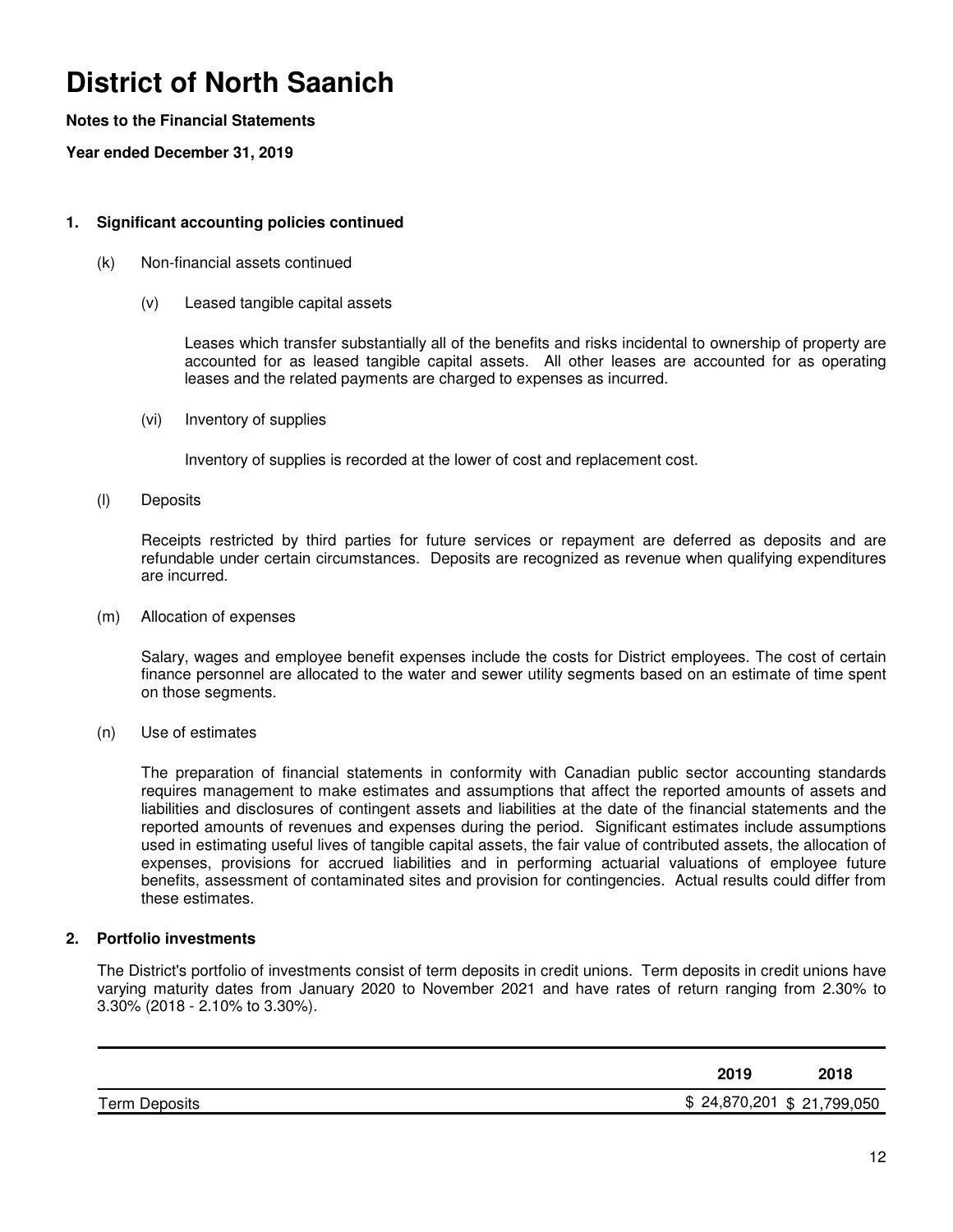### **Notes to the Financial Statements**

**Year ended December 31, 2019**

### **3. Other accounts receivable**

Other accounts receivable consists of the following:

|                                                     | 2019               | 2018      |
|-----------------------------------------------------|--------------------|-----------|
| Utility fees and charges                            | \$<br>1,060,953 \$ | 1,127,930 |
| BikeBC grant receivable                             |                    | 719,775   |
| Other grants receivable                             | 47,857             | 24,284    |
| Protective services grants receivable               | 74,613             |           |
| <b>GST</b> rebate                                   | 253,121            | 240,826   |
| Trade accounts receivable                           | 53,244             | 50,113    |
| Receivable from library / other municipalities      | 57,853             |           |
| Insurance proceeds                                  | 136,759            |           |
| Deferred property taxes due from the Province of BC | 14,613             | 87,065    |
| Miscellaneous                                       | 14,237             | 12,749    |
|                                                     | \$<br>1,713,250 \$ | 2,262,742 |

#### **4. Municipal Finance Authority debt reserve fund and debt reserve deposits**

As a condition of these borrowings, a portion of the debenture proceeds is withheld by the MFA as a debt reserve fund. These deposits are held by the MFA to act as security against the possibility of debt repayments default. If the debt is returned without default, the deposits are refunded to the District. At December 31, 2019, deposits of \$130,428 (2018 - \$127,459) are recorded as debt reserve deposits.

Under borrowing arrangements with the Municipal Finance Authority ("MFA"), the District is required to lodge security by means of contingent demand notes and interest bearing cash deposits based on the amount of borrowing. As debt principal is retired, demand notes are released and the cash deposits are refunded.

At December 31, 2019 there were contingent demand notes of \$255,076 (2018 - \$255,076) which are not included in the financial statements of the District.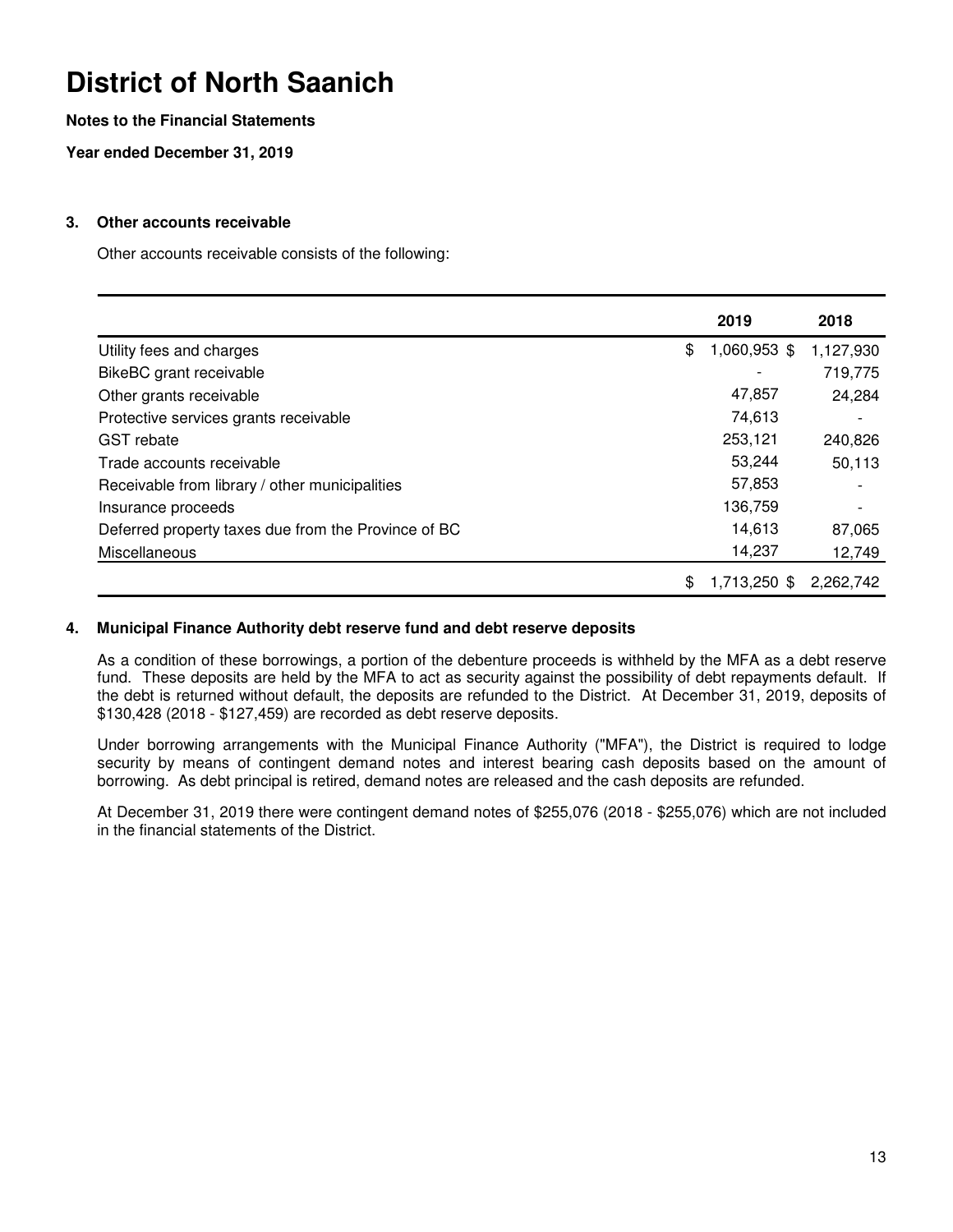### **Notes to the Financial Statements**

**Year ended December 31, 2019**

### **5. Accounts payable and accrued liabilities**

Accounts payable and accrued liabilities consist of the following:

|                                  | 2019               | 2018      |
|----------------------------------|--------------------|-----------|
| Trade accounts payable           | \$<br>1,390,613 \$ | 1,407,801 |
| <b>Accrued liabilities</b>       | 1,741,929          | 1,493,519 |
| Grant in lieu payable            | 934,896            | 472,479   |
| Accrued payroll liability        | 237,046            | 232,111   |
| Contaminated sites liability (a) | 100,000            | 100,000   |
| PEMO amounts held (b)            | 86,505             |           |
|                                  | \$<br>4,490,989 \$ | 3,705,910 |

(a) A liability for contaminated sites has been recorded in the amount of \$100,000 (2018 - \$100,000). The existence of metals above the BC Contaminated Sites standards has been identified in the soil at Bazan Bay Park. The source of the contamination is a decommissioned sewage treatment plant clarifier tank on the property.

(b) Peninsula Emergency Measures Organization (PEMO) provides qualified volunteer support during times of emergency or major disaster. It is supported by the District of Central Saanich, the Town of Sidney, and the District of North Saanich.

#### **6. Deferred revenue**

|                                  | 2018               | <b>Contributions</b><br>received | Recognized<br>as revenue             | 2019      |
|----------------------------------|--------------------|----------------------------------|--------------------------------------|-----------|
| <b>Amenity Fee Contributions</b> | \$<br>1,546,527 \$ | $\overline{\phantom{0}}$         | \$<br>\$<br>$\overline{\phantom{0}}$ | 1,546,527 |
| <b>Prepaid Building Permits</b>  | 207,776            | 172,564                          | (207, 776)                           | 172,564   |
| <b>Prepaid Utility Billings</b>  | 29,412             | 10,511                           | (29, 412)                            | 10,511    |
| Sewer Parcel Tax                 | 204,311            |                                  | (198, 264)                           | 6,047     |
| Sewer Upgrade Contributions      | 155,903            |                                  |                                      | 155,903   |
| <b>Specified Area Charges</b>    | 482,905            |                                  |                                      | 482,905   |
| Other                            | 5,000              | 12,510                           |                                      | 17,510    |
|                                  | \$<br>2,631,834 \$ | 195,585 \$                       | $(435, 452)$ \$                      | 2,391,967 |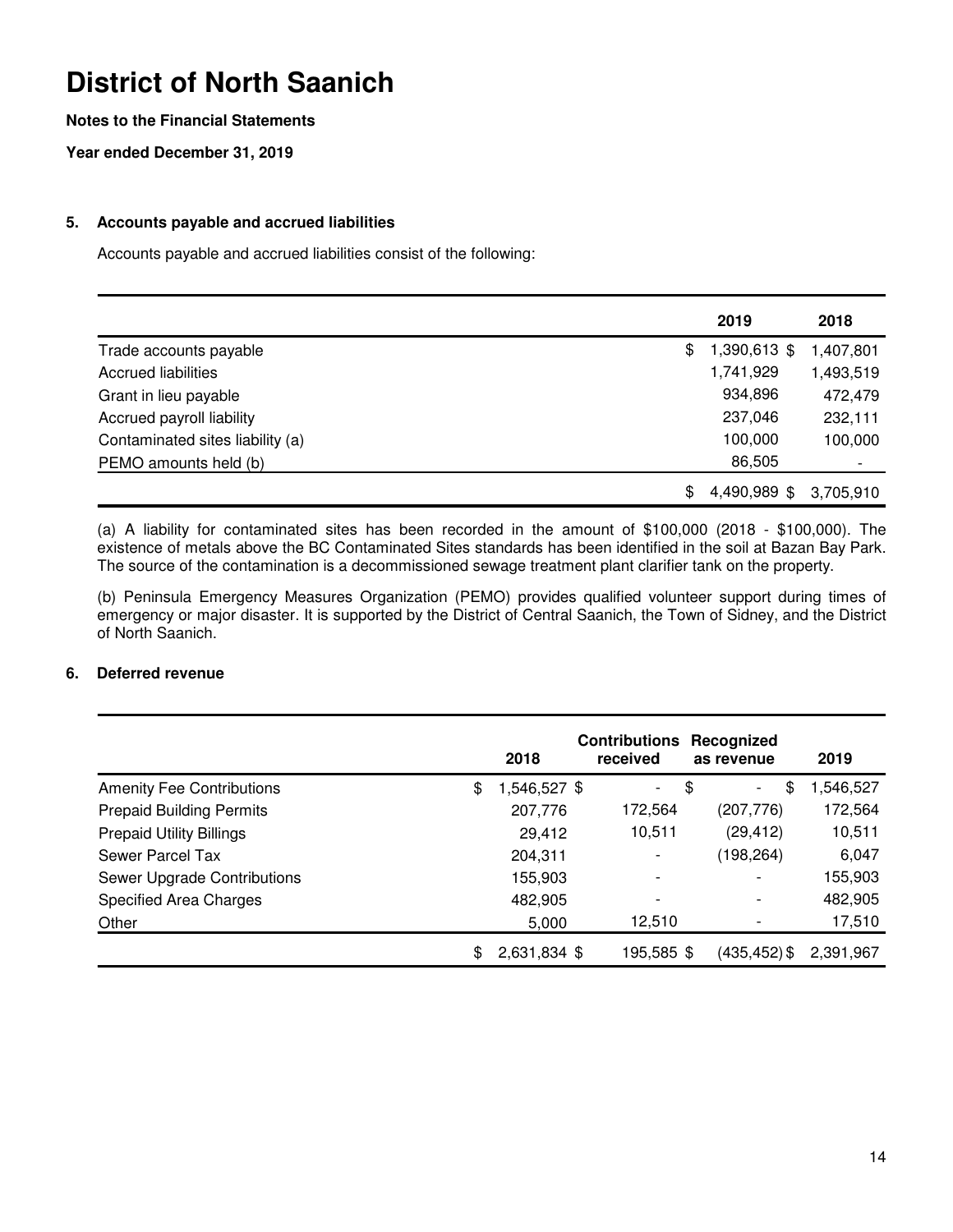### **Notes to the Financial Statements**

### **Year ended December 31, 2019**

### **7. Employee future benefit liability**

The District provides sick leave, retirement benefits, and family leave to its employees in addition to contributions to the Municipal Pension Plan and the GVLRA. These amounts and other employee-related liabilities will require funding in future periods and are set out below:

|                            | 2019       | 2018    |
|----------------------------|------------|---------|
| Accumulated sick leave     | 240,204 \$ | 227,185 |
| Retirement benefit payment | 198,096    | 187,515 |
|                            | 438,300 \$ | 414.700 |

Information about the District's benefit plan for sick leave, retirement benefits and family leave is as follows:

|                                           | 2019             | 2018      |
|-------------------------------------------|------------------|-----------|
| Accrued benefit obligation - opening:     |                  |           |
| Balance, beginning of year                | \$<br>451,600 \$ | 462,300   |
| Current service cost                      | 47,500           | 48,400    |
| Interest cost                             | 15,600           | 14,000    |
| Benefits paid                             | (49,200)         | (78, 300) |
| <b>Actuarial loss</b>                     | 20,600           | 5,200     |
| Accrued benefit obligation - closing      | 486,100          | 451,600   |
| Unamortized net actuarial loss            | (47, 800)        | (36,900)  |
| Accrued employee future benefit liability | \$<br>438,300 \$ | 414,700   |

The significant actuarial assumptions adopted in measuring the District's accrued benefit obligations are as follows:

|                         | 2019  | 2018  |
|-------------------------|-------|-------|
| Discount rates          | 2.70% | 3.30% |
| Expected inflation rate | 2.50% | 2.50% |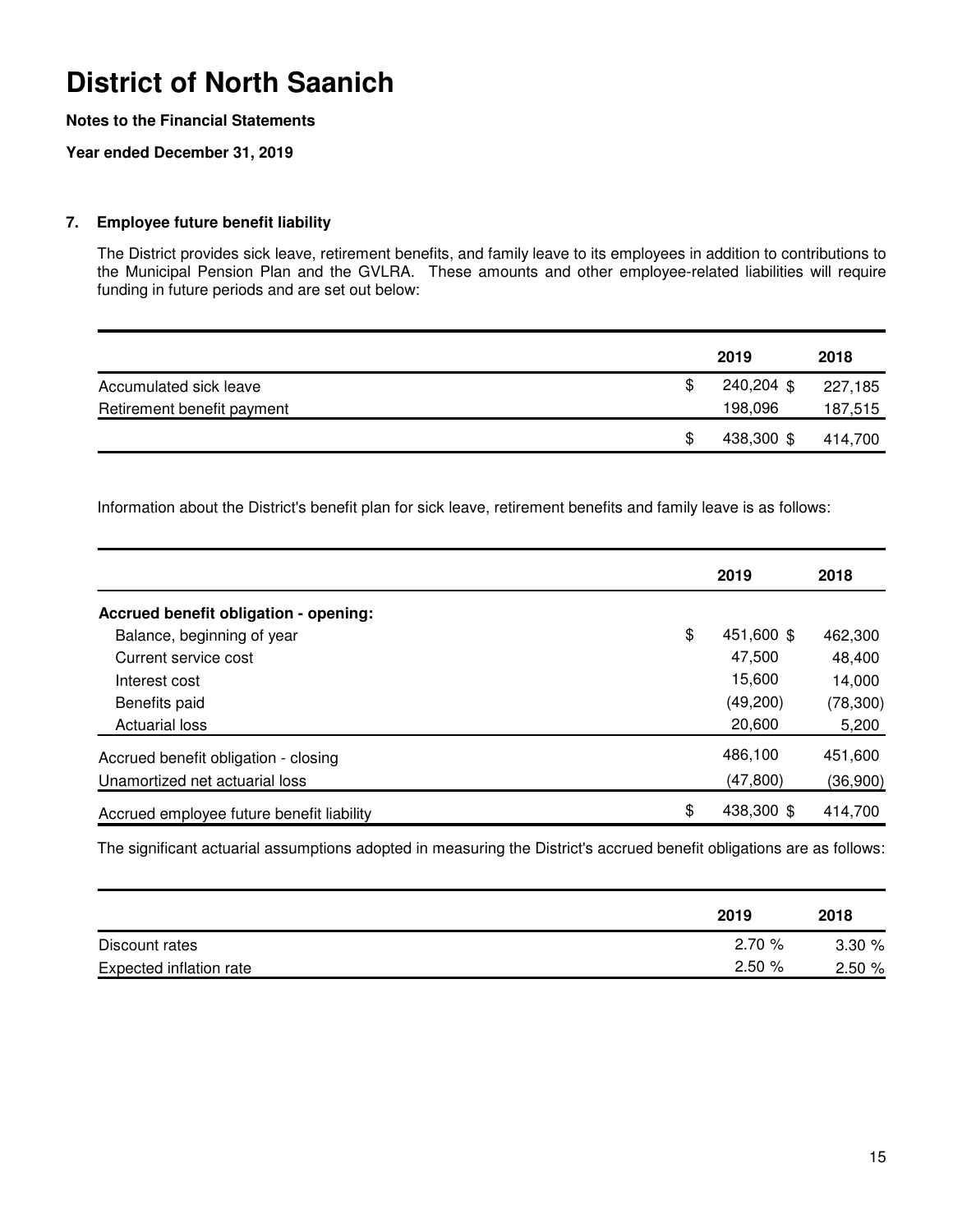### **Notes to the Financial Statements**

### **Year ended December 31, 2019**

#### **7. Employee future benefit liability continued**

The expected average remaining service life is 10 years (2018 - 10 years). The expected wage and salary increases (including 2.50% inflation estimate) are 2.58% - 4.50% (2018 - 2.58% - 4.50%). The total expense recorded in the financial statements in respect of obligations under this plan amounts to \$72,800 (2018 - \$71,500).

#### **Accumulated sick leave**

Accumulated sick leave represents the liability for sick leave banks accumulated for possible draw down at future dates.

### **Retirement benefit payments**

Retirement benefit payments represent the District's share of the cost to provide employees with various benefits upon retirement including lump sum retirement payments and death benefits.

The amount recorded for these benefits is based on a benefit actuarial valuation. The most recent valuation was as at December 31, 2017. The actuarial valuation and assumptions upon which it is based are reviewed on a periodic basis.

### **Municipal pension plan**

The District and its employees contribute to the Municipal Pension Plan (plan), a jointly trusteed pension plan. The board of trustees, representing plan members and employers, is responsible for administering the plan, including investment of assets and administration of benefits. The plan is a multi-employer defined benefit pension plan. Basic pension benefits are based on a formula. As at December 31, 2018, the plan had about 205,000 active members and approximately 101,000 retired members. Active members include approximately 40,000 contributors from local governments.

Every three years, an actuarial valuation is performed to assess the financial position of the plan and adequacy of plan funding. The actuary determines an appropriate combined employer and member contribution rate to fund the plan. The actuary's calculated contribution rate is based on the entry-age normal cost method, which produces the long-term rate of member and employer contributions sufficient to provide benefits for average future entrants to the plan. This rate may be adjusted for the amortization of any actuarial funding surplus and will be adjusted for the amortization of any unfunded actuarial liability.

The most recent valuation for the Municipal Pension Plan as at December 31, 2018, indicated a \$2,866 million funding surplus for basic pension benefits on a going concern basis.

The District paid \$431,488 for employer contributions to the plan in fiscal 2019 (2018 - \$411,253) and District employees paid \$375,032 (2018 - \$347,827).

The next valuation will be as at December 31, 2021, with results available in 2022.

Employers participating in the plan record their pension expense as the amount of employer contributions made during the fiscal year (defined contribution pension plan accounting). This is because the plan records accrued liabilities and accrued assets for the plan in aggregate, resulting in no consistent and reliable basis for allocating the obligation, assets and cost to individual employers participating in the plan.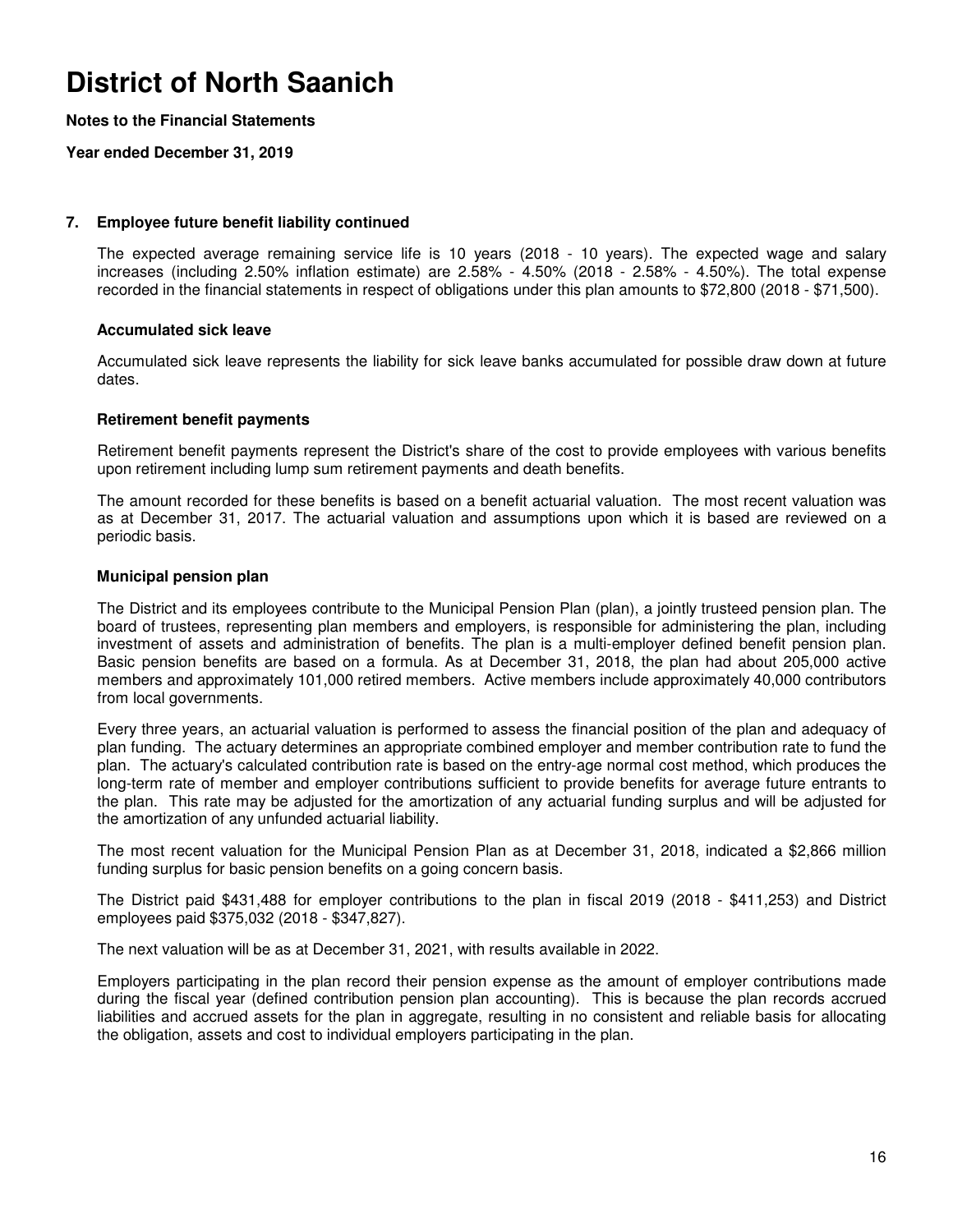### **Notes to the Financial Statements**

**Year ended December 31, 2019**

### **7. Employee future benefit liability continued**

### **GVLRA/CUPE Long-Term Disability Trust**

The Trust was established January 1, 1987 as a result of negotiations between the Greater Victoria Labour Relations Association representing a number of employers and the Canadian Union of Public Employees representing a number of CUPE locals. The Trust's sole purpose is to provide a long-term disability income benefit plan. Employers and employees each contribute equal amounts into the Trust. The total plan provision for approved and unreported claims was actuarially determined as of December 31, 2017 with an extrapolation prepared by the actuary as at December 31, 2018. At December 31, 2018, the total plan provision for approved claims was \$16,827,700 (2017 - \$15,844,900) and the provision for unreported claims was \$1,332,400 (2017 - \$1,332,400) with an accumulated surplus of \$3,016,917. The total plan provision for approved and unreported claims and net surplus or deficit at December 31, 2019 will be available later in 2020. The District paid \$50,267 (2018 - \$56,526) for employer contributions and District employees paid \$50,267 (2018 - \$57,526) for employee contributions to the plan in 2019.

#### **8. Debt**

|                | Interest rate | Year of<br>maturity | Gross<br><b>Debt</b> |    | Repayments<br>and actuarial<br>earnings | 2019              | 2018      |
|----------------|---------------|---------------------|----------------------|----|-----------------------------------------|-------------------|-----------|
| MFA Issue #102 | 2.25%         | 2032                | 7,722,907            | \$ | $(2,795,554)$ \$                        | 4,927,353<br>- \$ | 5,213,747 |
| MFA Issue #127 | $3.30\%$      | 2029                | 1,680,000            |    | (467.745)                               | 1.212.255         | 1,313,253 |
|                |               |                     | 9,402,907            | \$ | $(3,263,299)$ \$                        | 6,139,608<br>S    | 6,527,000 |

The District issues debt instruments through the MFA, pursuant to security issuing bylaws under authority of the Local Government Act, to finance certain capital expenditures. MFA invests the District's principal payments so that the payments plus the investment income earned on repayments (actuarial earnings), will equal the original outstanding debt amount at the end of the repayment period.

The loan agreements with the MFA provide that if, at any time, the scheduled payments provided for in the agreements are not sufficient to meet the MFA's obligations in respect of such borrowings, the resulting deficiency becomes a liability of the District.

Interest expense on long-term debt for 2019 was \$229,205 (2018 - \$318,130).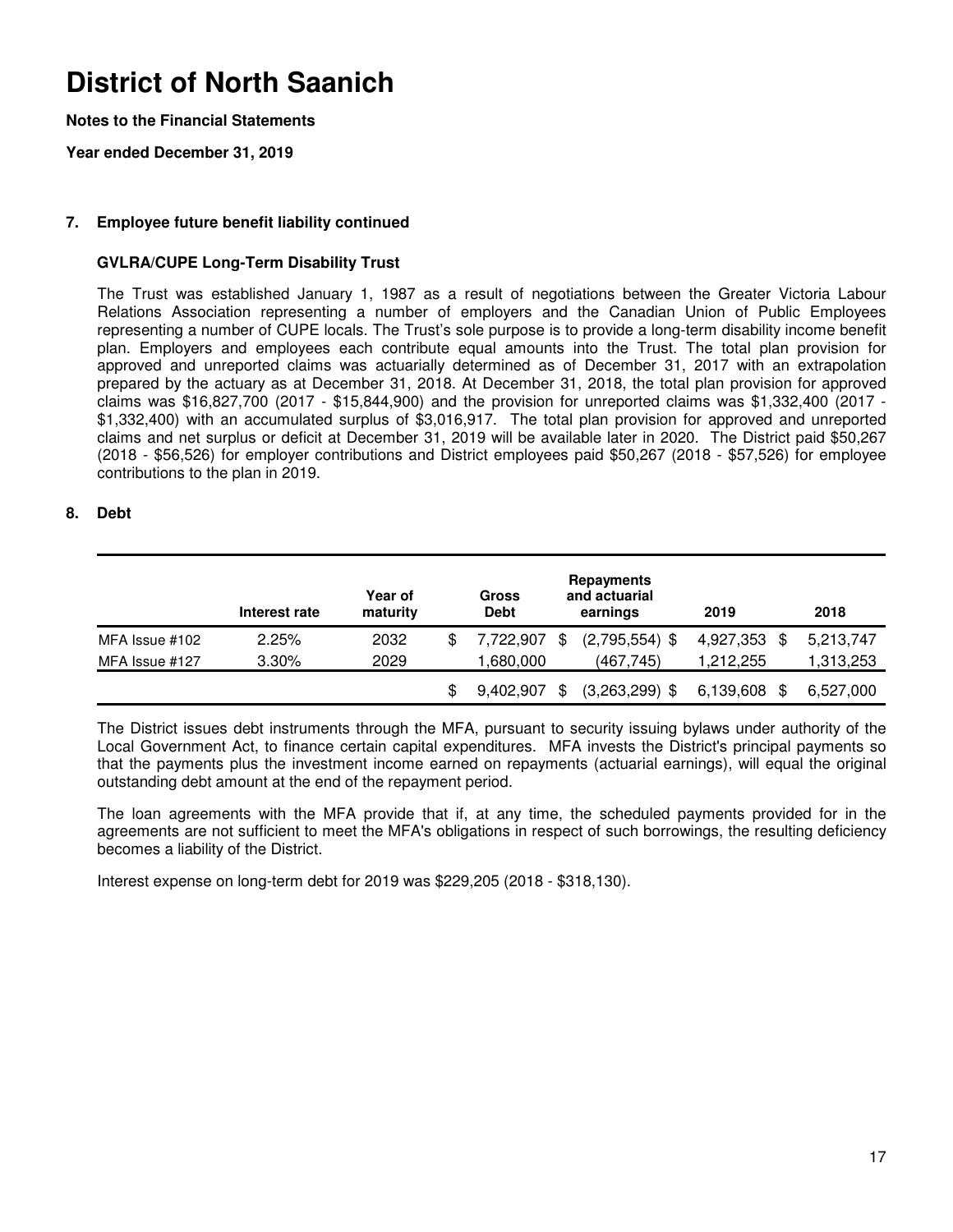### **Notes to the Financial Statements**

### **Year ended December 31, 2019**

#### **8. Debt continued**

The aggregate amount of payments required on the District's debt during each of the next five years and thereafter is as follows:

|                           | 2019            |
|---------------------------|-----------------|
| 2020                      | \$<br>269,343   |
| 2021                      | 269,343         |
| 2022                      | 269,343         |
| 2023                      | 269,343         |
| 2024                      | 269,343         |
| Thereafter                | 1,903,043       |
| Future actuarial interest | 2,889,850       |
|                           | \$<br>6,139,608 |

### **9. Tangible capital assets**

There are no significant art nor historic treasures owned and held by the District. No tangible capital assets were written down in 2019 or 2018.

In 2019 \$5,658,386 of asset contributions were received related to various developments within the District. The fair market value of these assets is shown as revenue as well as tangible capital asset additions. This was comprised of land - \$2,959,177; land improvements - \$190,310; roads - \$1,006,557; drainage - \$715,957; water - \$388,550; and sewer - \$397,835. There were no such contributions in 2018.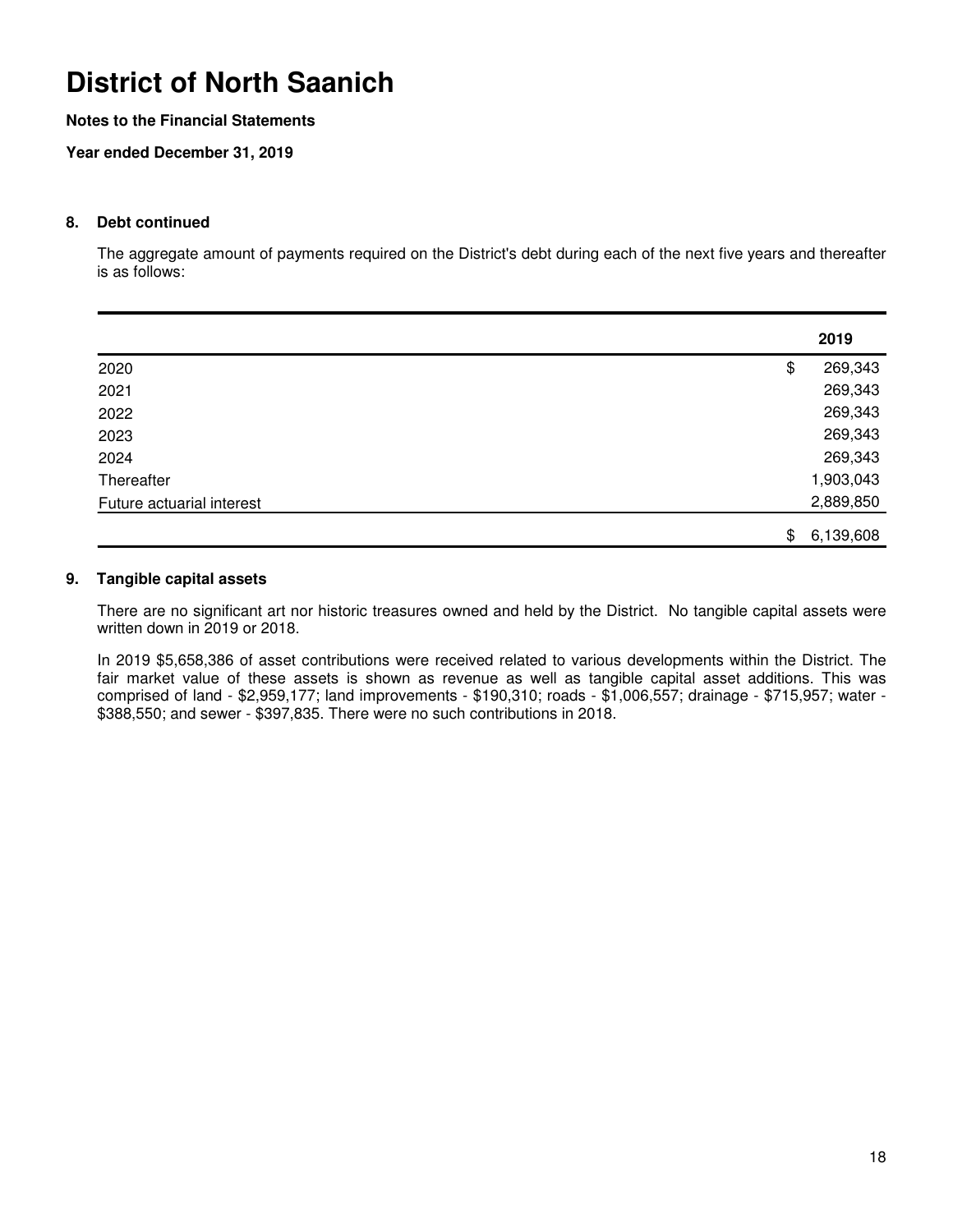**Notes to the Financial Statements**

**Year ended December 31, 2019**

### **9. Tangible capital assets continued**

|                                                                          |                               |                         |                               |                                       |                                                      |                          | <b>Engineering Structures</b> |                                                   |                                                      |                            |                                                  |                      |
|--------------------------------------------------------------------------|-------------------------------|-------------------------|-------------------------------|---------------------------------------|------------------------------------------------------|--------------------------|-------------------------------|---------------------------------------------------|------------------------------------------------------|----------------------------|--------------------------------------------------|----------------------|
| 2019                                                                     | Land                          | Land<br>Improvement     | <b>Buildings</b>              | Vehicles,<br>Machinery &<br>Equipment | Roads                                                | <b>Drainage</b>          | Water                         | <b>Sewer</b>                                      | <b>Other</b>                                         | Work in<br><b>Progress</b> | <b>Total</b><br>2019                             | <b>Total</b><br>2018 |
| Cost<br>Opening balance                                                  | $$17,508,531$ \$<br>2,959,177 | 2,747,706 \$<br>214,393 | 8,227,756 \$<br>197,570       | 745,850                               | 7,899,753 \$ 36,242,530 \$<br>1,107,958              | 821,400                  | 708,418                       | 6,000,162 \$12,206,158 \$27,735,504 \$<br>415,952 | 65,381 \$                                            | 652,232                    | 370,312 \$119,003,793 \$115,756,446<br>7,822,950 | 3,364,437            |
| Add: Additions<br>Less: Disposals<br>Less: Completed<br>work in progress | $\overline{\phantom{a}}$      | 9,864                   | ۰<br>$\overline{\phantom{a}}$ | (53, 839)<br>28,168                   | $\overline{\phantom{a}}$<br>$\overline{\phantom{a}}$ | 312,246                  | (30, 857)<br>٠                | (161, 052)                                        | $\overline{\phantom{a}}$<br>$\overline{\phantom{a}}$ | (350, 278)                 | (245, 748)<br>$\overline{\phantom{a}}$           | (117,090)            |
| Closing balance                                                          | 20,467,708                    | 2,971,963               | 8,425,326                     | 8,619,932                             | 37,350,488                                           | 7,133,808                | 12,883,719                    | 27,990,404                                        | 65,381                                               | 672,266                    | 126,580,995                                      | 119,003,793          |
| Accumulated<br>Amortization                                              |                               |                         |                               |                                       |                                                      |                          |                               |                                                   |                                                      |                            |                                                  |                      |
| Opening balance                                                          |                               | 809,669                 | 2,332,054                     | 5,076,349                             | 21,410,629                                           | 1,682,795                | 5,452,787                     | 7,146,937                                         | 43,833                                               | $\sim$                     | 43,955,053                                       | 41,406,185           |
| Add: Additions                                                           | $\overline{\phantom{a}}$      | 104,276                 | 197,757                       | 566,244                               | 1,136,964                                            | 103,143                  | 165,835                       | 549,868                                           | 1,229                                                | $\sim$                     | 2,825,316                                        | 2,665,958            |
| Less: Disposals                                                          |                               |                         | $\overline{\phantom{a}}$      | (53, 839)                             | $\overline{\phantom{a}}$                             | $\overline{\phantom{a}}$ | (20, 786)                     | (2, 152)                                          | $\overline{\phantom{a}}$                             |                            | (76, 777)                                        | (117,090)            |
| Closing balance                                                          |                               | 913,945                 | 2,529,811                     | 5,588,754                             | 22,547,593                                           | 1,785,938                | 5,597,836                     | 7,694,653                                         | 45,062                                               | $\overline{\phantom{a}}$   | 46,703,592                                       | 43,955,053           |
| Net book value                                                           | $$20,467,708$ \$              | 2,058,018 \$            | $5.895.515$ \$                |                                       | 3,031,178 \$ 14,802,895 \$                           | 5,347,870 \$             |                               | 7,285,883 \$ 20,295,751 \$                        | 20,319 \$                                            |                            | 672,266 \$79,877,404 \$75,048,740                |                      |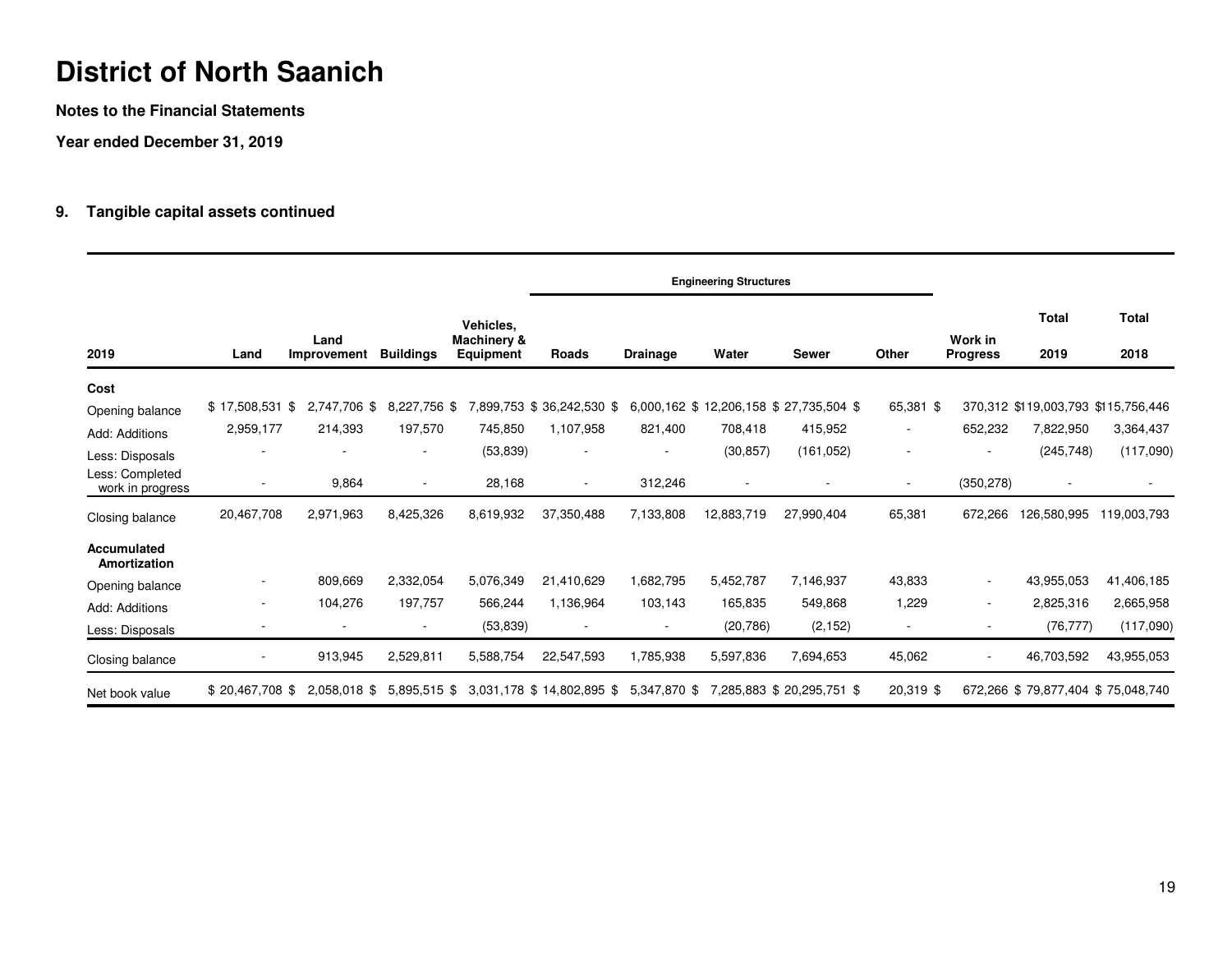### **Notes to the Financial Statements**

**Year ended December 31, 2019**

### **10. Accumulated surplus**

Accumulated surplus consists of individual fund surplus and reserves and reserve funds as follows:

|                                                          | 2019                      | 2018                        |
|----------------------------------------------------------|---------------------------|-----------------------------|
| <b>Surplus</b>                                           |                           |                             |
| Invested in tangible capital assets                      | \$73,737,796 \$68,521,741 |                             |
| Unallocated surplus                                      | 12,165,211                | 11,080,119                  |
| <b>Total surplus</b>                                     | 85,903,007                | 79,601,860                  |
| <b>Reserves set aside by Council</b>                     |                           |                             |
| Working funds                                            | 10,018,092                | 8,665,086                   |
| Federal Gas Tax Agreement funds                          | 3,295,593                 | 2,511,279                   |
|                                                          | 13,313,685                | 11,176,365                  |
| Reserve funds set aside for specific purposes by Council |                           |                             |
| Replacement reserves                                     | 2,685,117                 | 2,513,330                   |
| Growth and opportunity reserves                          | 1,727,254                 | 1,522,082                   |
| Local improvement reserve                                | 1,033,323                 | 1,008,636                   |
| Parks capital and acquisition reserves                   | 1,743,789                 | 1,324,640                   |
| Total reserve funds                                      | 7,189,483                 | 6,368,688                   |
|                                                          |                           | \$106,406,175 \$ 97,146,913 |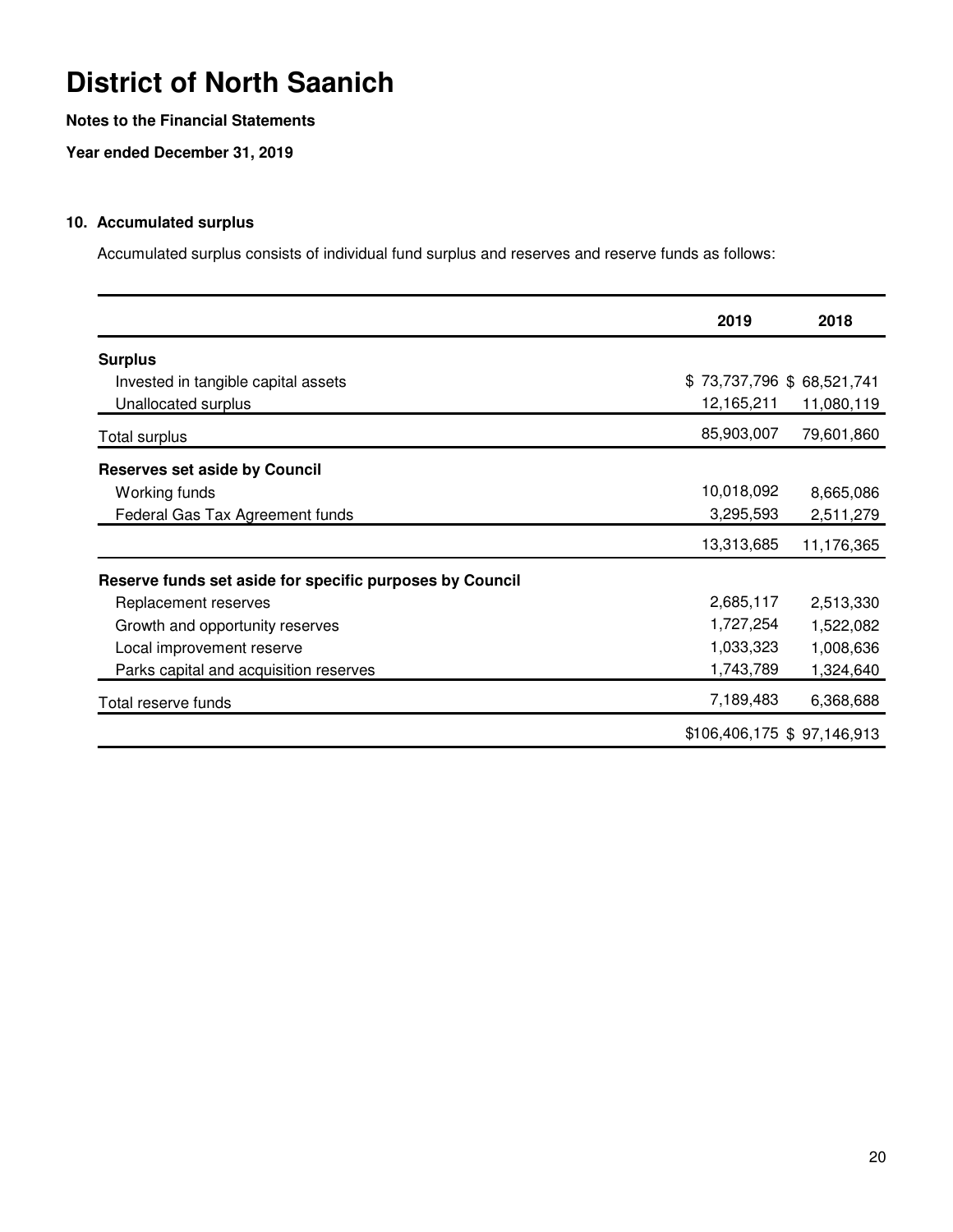### **Notes to the Financial Statements**

**Year ended December 31, 2019**

### **11. Contingencies and commitments**

|                                 | 2020               | 2021                     | 2022       | 2023       | 2024   |
|---------------------------------|--------------------|--------------------------|------------|------------|--------|
| RCMP(a)                         | \$<br>488,506 \$   | 424,366 \$               | 395,240 \$ | 340,780 \$ |        |
| Fire dispatch                   | 46,680             | 48,080                   | 49,522     | 51,008     |        |
| <b>Shoal Centre</b>             | 18,300             | 18,600                   | 19,000     | 19,300     | 19,700 |
| Shaw telephone and internet     | 44,123             | 44,123                   | 44,123     | 6,300      |        |
| Janitorial services (e)         | 65,293             | 21,764                   |            |            |        |
| GIS software                    | 18,950             | 19,281                   | 19,624     |            |        |
| CFAIR (f)                       | 25,000             | 25,000                   | 25,000     | 25,000     | 25,000 |
| Water main renewal (g)          | 892,475            | $\overline{\phantom{a}}$ |            |            |        |
| Drainage master plan (g)        | 241,674            |                          |            |            |        |
| Fire engine and fire tender (h) | 1,620,192          |                          |            |            |        |
|                                 | \$<br>3,461,193 \$ | 601,214 \$               | 552,509 \$ | 442,388 \$ | 44,700 |

### (a) RCMP

The District has entered into a five-year renewable agreement with the Town of Sidney, effective January 1, 2018, for the use of the RCMP facilities located in the Town of Sidney. This agreement requires that the District reimburse the Town of Sidney for a share of facility, equipment and staffing costs, based upon the ratio of staff assigned to the District and the total number of staff assigned to the detachment under the Policy Agreement.

#### (b) Insurance

The District is a defendant in various lawsuits and historical circumstances may result in additional legal claims. The District records an accrual in respect of legal claims that are likely to be successful and for which a liability amount is reasonably determinable.

The District is self-insured through membership in the Municipal Insurance Association of British Columbia. Under this program, member municipalities are to share jointly for general liability claims against any member in excess of their deductible. Should the Association pay out claims in excess of premiums received, it is possible that the District, along with the other participants, would be required to contribute towards the deficit.

(c) CREST

The District is a shareholder and member of the Capital Regional Emergency Service Telecommunications (CREST) Incorporated, which provides centralized emergency communications and related public safety information services to municipalities, regional districts, the provincial and federal governments and their agencies, and emergency service organizations throughout the Greater Victoria region and the Gulf Islands. Members' obligations to share in funding ongoing operations and any additional costs relating to capital assets are to be contributed pursuant to a Members' Agreement.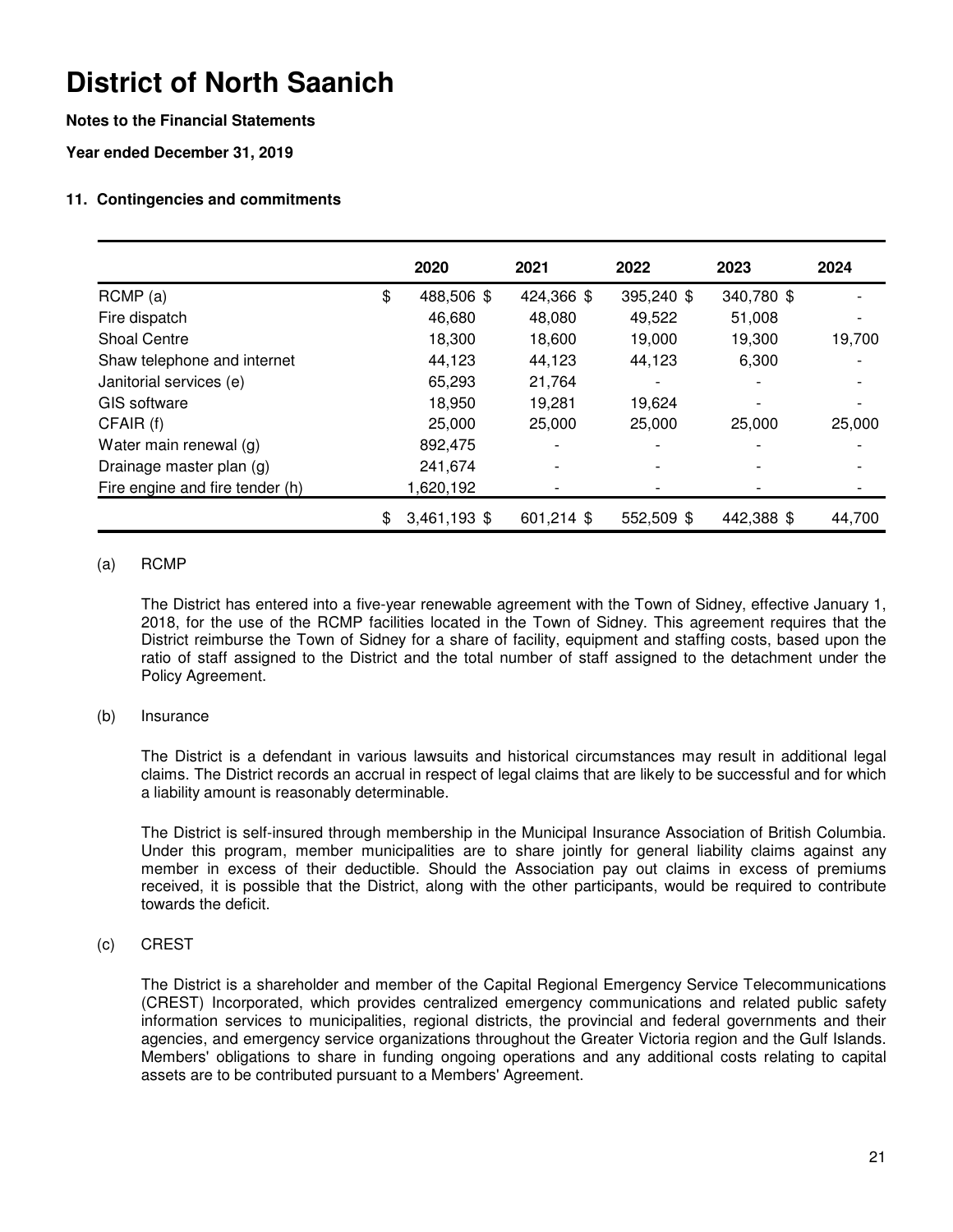### **Notes to the Financial Statements**

**Year ended December 31, 2019**

#### **11. Contingencies and commitments continued**

(d) Regional District debt

Regional District debt is, under the provisions of the Local Government Act, a direct, joint and several liability of the Regional District and each member municipality within the Regional District, including the District.

(e) Janitorial services

In April 2019 the District entered into a two-year agreement with Tricom Building Maintenance Ltd. for janitorial services.

(f) Capital Region Food and Agriculture Initiatives Roundtable (CFAIR) agreement

In May 2019 the District entered into a six-year agreement with CFAIR for conducting the annual Flavour Trails.

(g) Water main and drainage master plan

In 2019 the District entered into an agreement with Triahn Enterprises (2018) Ltd. for the 2020 water main renewal contract and Parsons Inc. for the drainage master plan contract.

(h) Fire engine and fire tender

In September 2019 the District awarded the fire engine and fire tender contract to Hub Fire Engines. Hub Fire Engines will provide a new fire engine and fire tender for use by the District's Fire Department.

### **12. COVID-19**

Subsequent to year end, the impact of COVID-19 in Canada and on the global economy increased significantly. As the impacts of COVID-19 continue, there could be specific impacts on the District, its citizens, employees, suppliers and other third party business associates that could impact the timing and amounts realized on the District's assets and future ability to deliver services and projects. At this time, the full potential impact of COVID-19 on the District is not known. Although the disruption from the virus is expected to be temporary, given the dynamic nature of these circumstances, the duration of disruption and the related financial impact cannot be reasonably estimated at this time. The District's ability to continue delivering non-essential services and employ related staff will depend on the legislative mandates from the various levels of government. The District will continue to focus on collecting receivables, managing expenditures, and, if necessary, leveraging existing reserves and available credit facilities to ensure it is able to continue providing essential services.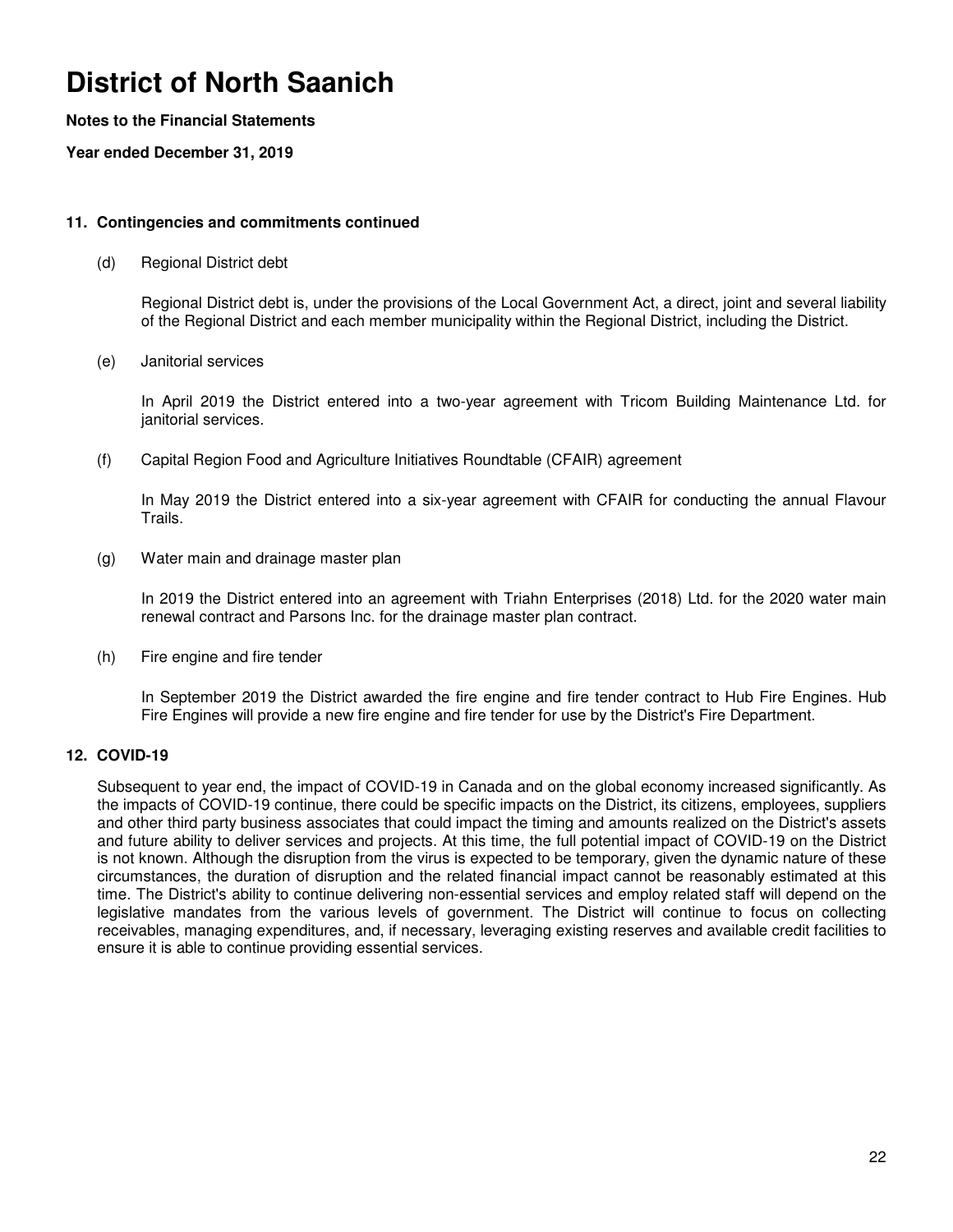### **Notes to the Financial Statements**

**Year ended December 31, 2019**

### **13. Taxes available for municipal purposes**

|                                                             | <b>Budget</b>                          | 2019                        | 2018       |
|-------------------------------------------------------------|----------------------------------------|-----------------------------|------------|
| Taxes collected for general municipal purposes:             |                                        |                             |            |
| Property and business taxes                                 | \$.                                    | 10,843,850 \$ 10,577,094 \$ | 10,403,014 |
| Grants in lieu of taxes                                     | 1,206,050                              | 1,276,854                   | 1,287,871  |
| Water and sewer system parcel taxes                         | 824,700                                | 828,757                     | 915,108    |
| <b>Total</b>                                                | 12,874,600                             | 12,682,705                  | 12,605,993 |
| Taxes collected on behalf of and paid to other governments: |                                        |                             |            |
| <b>School Authorities</b>                                   | $\overline{\phantom{0}}$               | 8,945,876                   | 8,258,509  |
| <b>Regional Hospital District</b>                           |                                        | 1,353,167                   | 1,386,145  |
| <b>Municipal Finance Authority</b>                          |                                        | 1,284                       | 1,217      |
| <b>British Columbia Assessment Authority</b>                |                                        | 256,826                     | 258,312    |
| <b>BC Transit Authority</b>                                 |                                        | 1,367,711                   | 1,304,342  |
| <b>Regional District</b>                                    |                                        | 2,985,602                   | 2,991,746  |
| Total                                                       |                                        | 14,910,466                  | 14,200,271 |
| Gross taxes collected                                       | \$12,874,600 \$27,593,171 \$26,806,264 |                             |            |

### **14. Government transfers**

The following government transfers have been included in revenues:

|                    | <b>Budget</b>            | 2019                      | 2018      |
|--------------------|--------------------------|---------------------------|-----------|
| <b>Transfers</b>   |                          |                           |           |
| Provincial         | \$<br>540,000 \$         | 590,008 \$                | 1,124,030 |
| Federal            | 1,073,700                | 1,110,905                 | 546,269   |
| Regional and other | $\overline{\phantom{a}}$ | 50                        | 21,153    |
|                    | \$                       | 1,613,700 \$ 1,700,963 \$ | 1,691,452 |

### **15. Segmented information**

The District is a diversified government organization that provides a wide range of services to its citizens as follows:

### **Protective Services - RCMP, Fire Department and Animal Control**

The mandates of the RCMP and Fire Departments are to enforce laws, prevent crime and maintain peace, order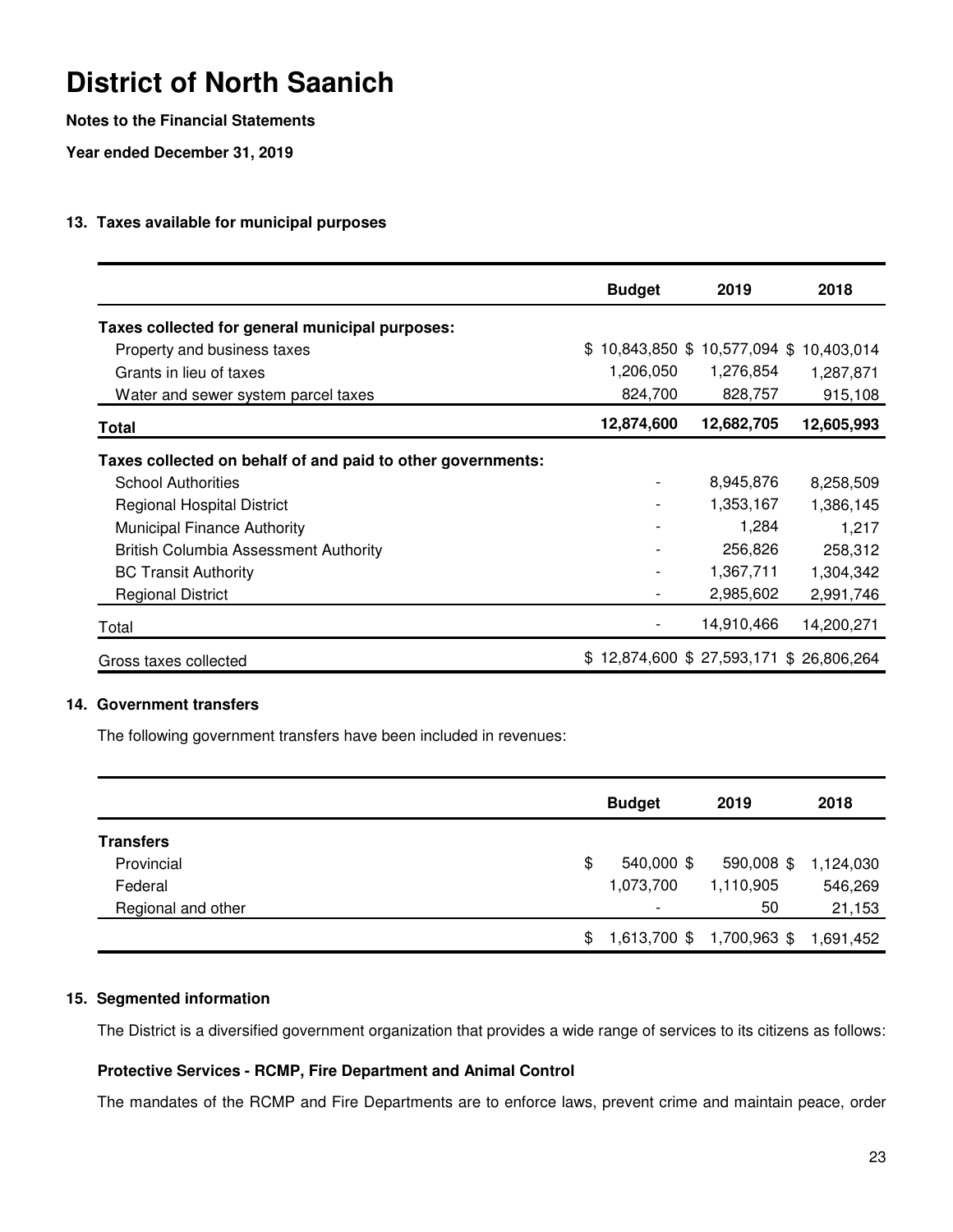### **Notes to the Financial Statements**

### **Year ended December 31, 2019**

and security by protecting life, property and the environment through the provision of emergency response thus, ensuring safe homes and community.The District cost shares with the Town of Sidney to provide policing services through the Royal Canadian Mounted Police (RCMP). District animal control services are provided under contract by the Capital Regional District.

### **Parks, Recreation and Cultural Services**

The Parks division of the Infrastructure Services Department is responsible for providing and facilitating high quality parks and recreational facilities. The District cost shares with the Town of Sidney to provide access to recreation and cultural services through the Mary Winspear Centre and Shoal Centre located nearby in the Town of Sidney. The District is a member of the Vancouver Island Regional Library which provides access to information through the library facility located in the Town of Sidney.

#### **General Government Services - Legislative; Corporate Services; Financial and Information Technology Services**

The functions within General Government Services are responsible for adopting bylaws; adopting administrative policy; levying taxes; acquiring, disposing and managing District assets; ensuring effective financial and human resource management; monitoring performance and ensuring that high quality District service standards are met.

#### **Transportation Services - Engineering and Public Works; Roads; Drainage**

The Infrastructure Services Department is responsible for the delivery of municipal transportation and storm drainage systems and services and for approving subdivision plans.

#### **Solid Waste Management and Environmental Services**

The management of garbage pickup on municipal public property is the responsibility of the Infrastructure Services Department. Council, through the establishment of Commission and Committees of the District, are provided with feedback and advice to assist in providing policy direction to protect and enhance rural, agricultural, heritage and environmental characteristics.

### **Planning and Community Services**

The Planning and Community Services Department is responsible for preparing land use plans, bylaws and policies for sustainable development of the District; and conducting building inspections and bylaw enforcement.

#### **Water Utility - Infrastructure Services, Utilities**

The Utilities Division of the Infrastructure Services Department installs and maintains the water mains and pump stations and oversees the distribution of water purchased from the Capital Regional District.

#### **Sewer Utility - Infrastructure Services, Utilities**

The Utilities Division of the Infrastructure Services Department installs and maintains the sewer mains and pump stations of the District.

### **Statement of Segmented Information**

The following statement provides additional information for the foregoing functions. The accounting policies used in these segments are consistent with those followed in the preparation of the financial statements as disclosed in Note 1.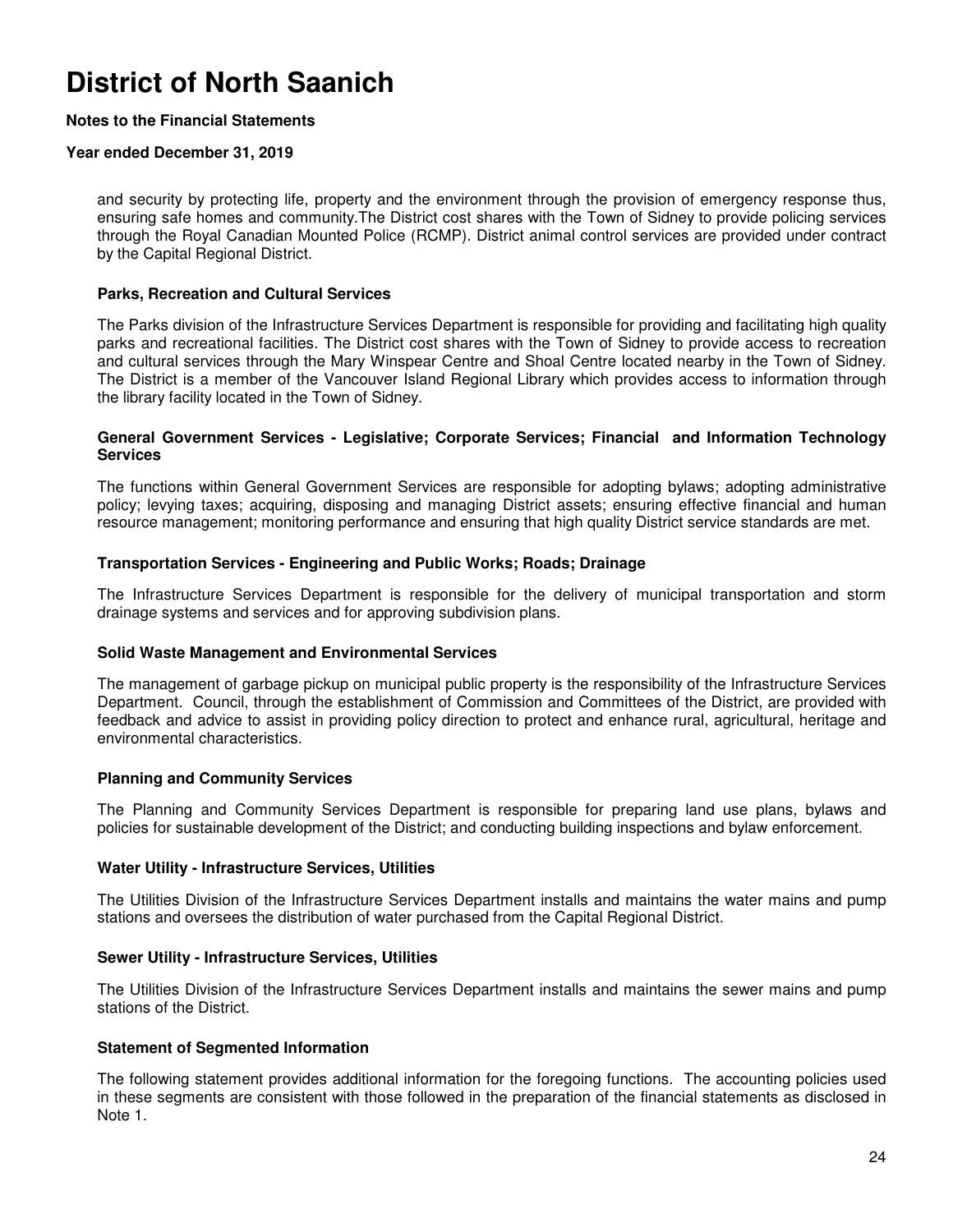**Notes to the Financial Statements**

**Year ended December 31, 2019**

| December 31, 2019                      | General<br>Government | <b>Protective</b><br><b>Services</b> | <b>Solid Waste</b><br><b>Management</b><br>ጼ | <b>Planning</b><br>and | Environment Community Transportation and Cultural Water Utility Sewer Utility | Parks.<br>Recreation              |                  |                          | 2019       |
|----------------------------------------|-----------------------|--------------------------------------|----------------------------------------------|------------------------|-------------------------------------------------------------------------------|-----------------------------------|------------------|--------------------------|------------|
| <b>Revenues</b>                        |                       |                                      |                                              |                        |                                                                               |                                   |                  |                          |            |
| Taxes available for municipal purposes | $$11,853,948$ \$      | $\blacksquare$                       | \$                                           | \$                     | \$<br>\$                                                                      | $\sim$                            | \$<br>469,550 \$ | 359,208 \$               | 12,682,705 |
| Sale of services                       | 132,917               | 99,585                               | 53,858                                       | 590,776                | 150,941                                                                       | 21,456                            | 3,230,900        | 1,295,491                | 5,560,457  |
| Income from portfolio investments      | 800,814               |                                      |                                              |                        |                                                                               |                                   | 4,483            | 28,620                   | 833,917    |
| Contributed assets                     | 4,872,001             | ٠                                    | $\overline{\phantom{0}}$                     |                        |                                                                               | $\sim$                            | 388,550          | 397,835                  | 5,658,386  |
| Government transfers                   | 1,700,963             | ۰                                    | $\overline{\phantom{a}}$                     | ۰                      | ۰                                                                             |                                   |                  | $\overline{\phantom{a}}$ | 1,700,963  |
| Other revenue                          | 241,045               | ٠                                    | ÷,                                           | $\overline{a}$         | $\blacksquare$                                                                | $\overline{\phantom{a}}$          | (10,071)         | 251,047                  | 482,021    |
|                                        | 19,601,688            | 99,585                               | 53,858                                       | 590,776                | 150,941                                                                       | 21,456                            | 4,083,412        | 2,332,201                | 26,918,449 |
| <b>Expenses</b>                        |                       |                                      |                                              |                        |                                                                               |                                   |                  |                          |            |
| Salaries, wages and employee benefits  | 1,869,434             | 680,943                              | 34,018                                       | 929,002                | 1,418,882                                                                     | 263,698                           | 489,664          | 237,915                  | 5,923,556  |
| Contracted services                    | 1,062,459             | 2,324,127                            | 32,702                                       | 66,038                 | 432,951                                                                       | 1,175,115                         | 77,376           | 577,063                  | 5,747,831  |
| Supplies and materials                 | 131,258               | 141,975                              | 3,105                                        | 3,101                  | 132,112                                                                       | 40,095                            | 2,356,835        | 114,102                  | 2,922,583  |
| Interest and bank charges              | 10,696                | 55,440                               | $\overline{\phantom{a}}$                     |                        |                                                                               |                                   |                  | 173,765                  | 239,901    |
| Amortization                           | 309,664               | 234,724                              | $\overline{\phantom{a}}$                     | 5,651                  | 1,383,621                                                                     | 104,908                           | 208,361          | 578,387                  | 2,825,316  |
|                                        | 3,383,511             | 3,437,209                            | 69,825                                       | 1,003,792              | 3,367,566                                                                     | 1,583,816                         | 3,132,236        | 1,681,232                | 17,659,187 |
| Annual surplus (deficit)               | $$16,218,177$ \$      | $(3,337,624)$ \$                     | $(15,967)$ \$                                | $(413,016)$ \$         |                                                                               | $(3,216,625)$ \$ $(1,562,360)$ \$ | 951,176 \$       | 650,969 \$               | 9,259,262  |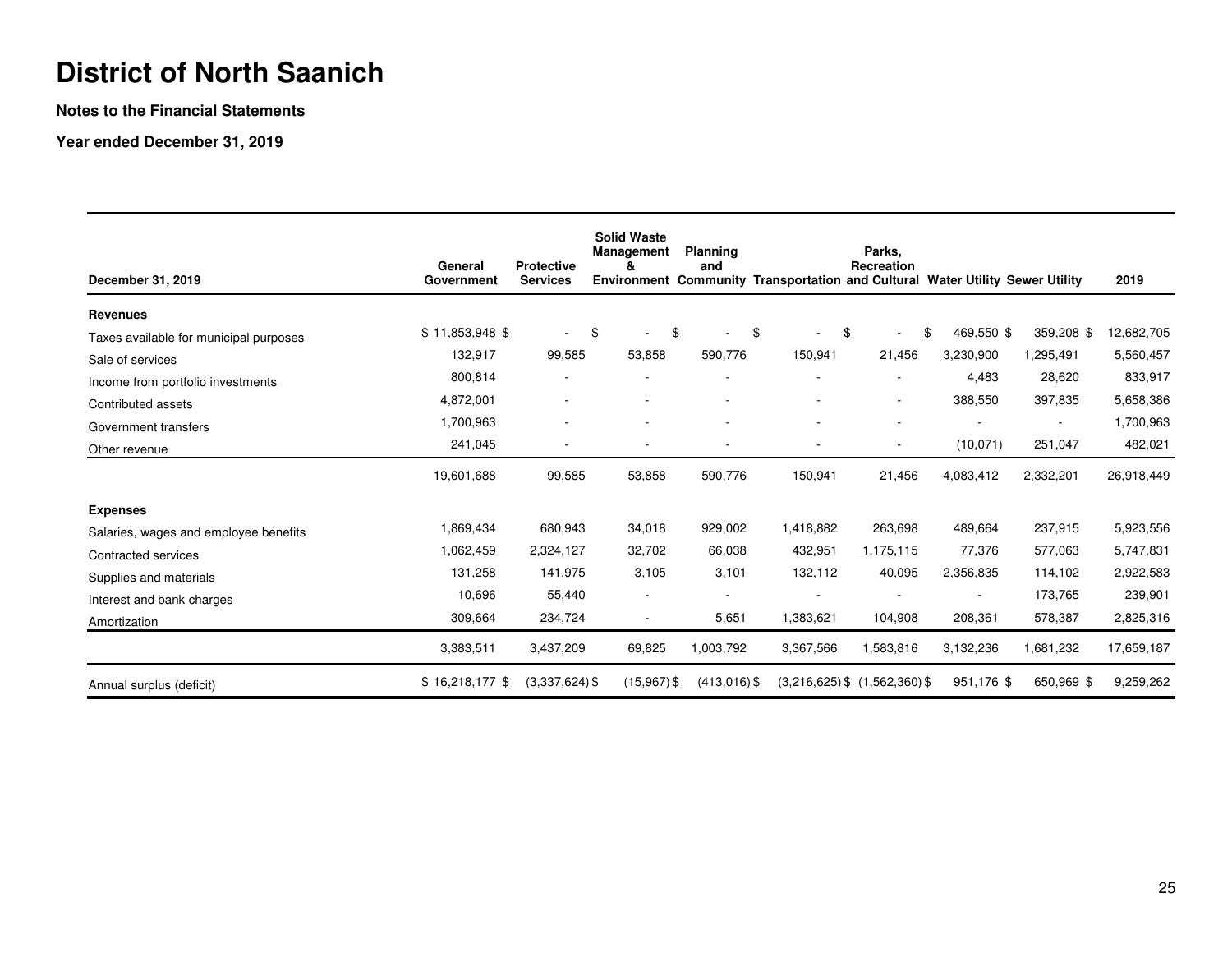**Notes to the Financial Statements**

**Year ended December 31, 2019**

| December 31, 2018                      | General<br>Government | <b>Protective</b><br><b>Services</b> | <b>Solid Waste</b><br><b>Management</b> | <b>Planning</b><br>and   | Environment Community Transportation and Cultural Water Utility Sewer Utility | Parks,<br>Recreation              |                  |                          | 2018       |
|----------------------------------------|-----------------------|--------------------------------------|-----------------------------------------|--------------------------|-------------------------------------------------------------------------------|-----------------------------------|------------------|--------------------------|------------|
| <b>Revenues</b>                        |                       |                                      |                                         |                          |                                                                               |                                   |                  |                          |            |
| Taxes available for municipal purposes | \$11,690,885 \$       | ۰                                    | \$                                      | \$                       | \$                                                                            | \$<br>$\sim$                      | \$<br>467,874 \$ | 447,234 \$               | 12,605,993 |
| Sale of services                       | 132,917               | 104,628                              | 44,522                                  | 945,425                  | 180,118                                                                       | 33,799                            | 3,373,598        | 1,259,601                | 6,074,609  |
| Income from portfolio investments      | 643,435               |                                      |                                         |                          |                                                                               |                                   | 3,089            | 27,797                   | 674,321    |
| Government transfers                   | 1,691,452             | ٠                                    | $\overline{\phantom{a}}$                | ۰                        | ٠                                                                             |                                   | $\sim$           | $\overline{\phantom{a}}$ | 1,691,452  |
| Other revenue                          | 197,070               | $\overline{\phantom{a}}$             | $\overline{\phantom{a}}$                | $\overline{\phantom{a}}$ | $\overline{\phantom{a}}$                                                      | $\overline{\phantom{a}}$          | 5,175            | 336,083                  | 538,328    |
|                                        | 14,355,759            | 104,628                              | 44,522                                  | 945,425                  | 180,118                                                                       | 33,799                            | 3,849,736        | 2,070,715                | 21,584,703 |
| <b>Expenses</b>                        |                       |                                      |                                         |                          |                                                                               |                                   |                  |                          |            |
| Salaries, wages and employee benefits  | 1,861,119             | 606,538                              | 31,576                                  | 844,094                  | 1,365,881                                                                     | 231,408                           | 499,787          | 219,531                  | 5,659,934  |
| Contracted services                    | 1,227,270             | 2,347,369                            | 31,131                                  | 78,131                   | 300,748                                                                       | 1,147,598                         | 96,245           | 539,343                  | 5,767,835  |
| Supplies and materials                 | 128,861               | 134,923                              | 641                                     | 9.740                    | 143,493                                                                       | 16,130                            | 2,365,867        | 107,259                  | 2,906,915  |
| Interest and bank charges              | 10,388                | 55,440                               | $\overline{\phantom{a}}$                | $\overline{\phantom{a}}$ |                                                                               |                                   |                  | 262,690                  | 328,518    |
| Amortization                           | 310,606               | 210,042                              | $\overline{\phantom{a}}$                | 2,973                    | 1,286,519                                                                     | 96,359                            | 190,277          | 569,185                  | 2,665,960  |
|                                        | 3,538,244             | 3,354,312                            | 63,348                                  | 934,938                  | 3,096,641                                                                     | 1,491,495                         | 3,152,176        | 1,698,008                | 17,329,162 |
| Annual surplus (deficit)               | $$10,817,515$ \$      | $(3,249,684)$ \$                     | $(18, 826)$ \$                          | 10,487 \$                |                                                                               | $(2,916,523)$ \$ $(1,457,696)$ \$ | 697,560 \$       | 372,707 \$               | 4,255,541  |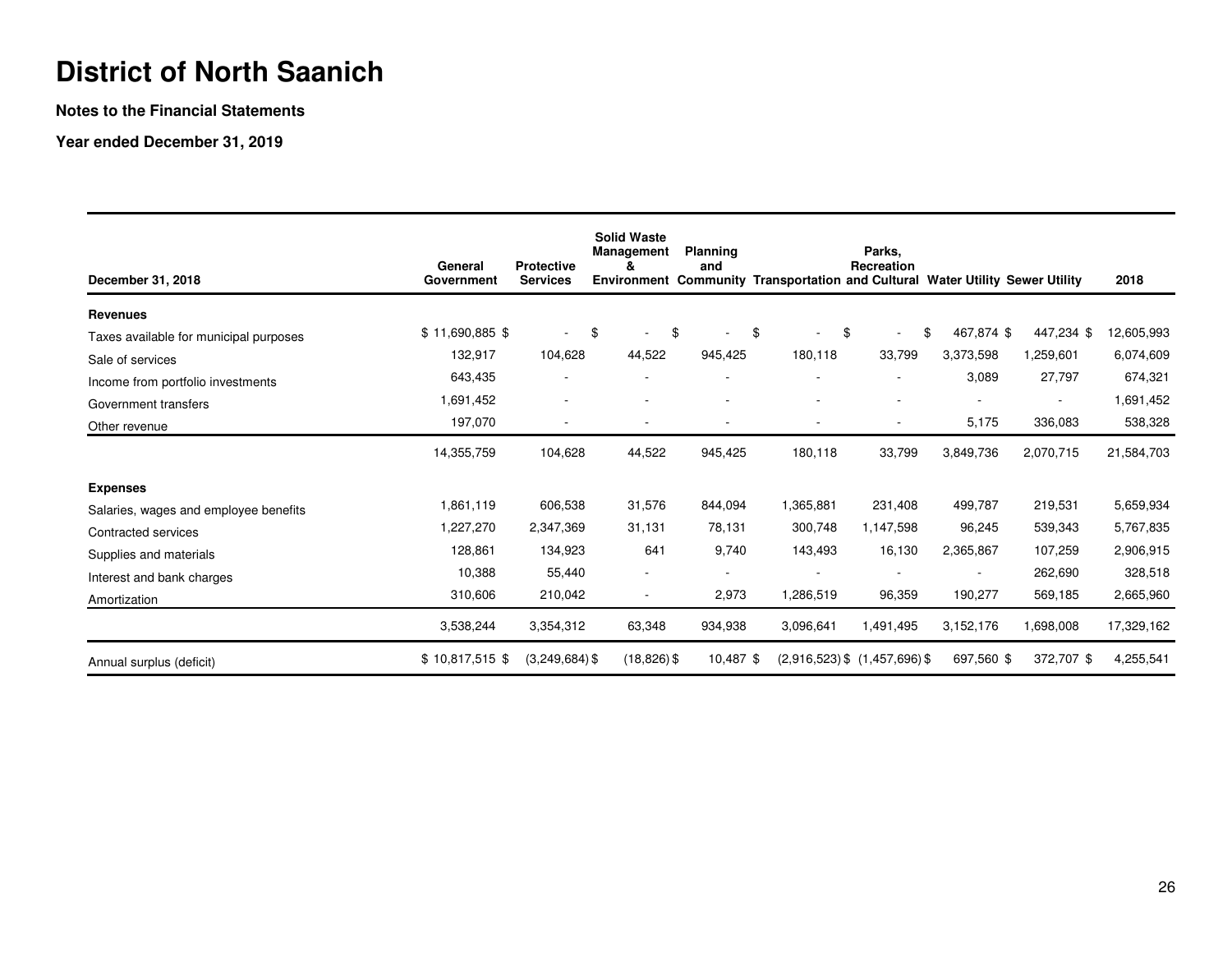### **Notes to the Financial Statements**

**Year ended December 31, 2019**

### **16. Budget data**

The budget data presented in these financial statements is based upon the 2019 budget in Financial Plan Bylaw #1476, Schedule A passed by Council on April 15, 2019.

|                                        | 2019         |
|----------------------------------------|--------------|
| <b>Revenues</b>                        |              |
| Taxes available for municipal purposes | \$12,874,600 |
| Water utility fees and charges         | 3,293,500    |
| Sewer utility fees and charges         | 1,282,900    |
| General sale of services               | 1,016,100    |
| Income from portfolio investments      | 291,250      |
| Government transfers                   | 1,613,700    |
| Other revenue                          | 268,700      |
| Total revenue                          | 20,640,750   |
| <b>Expenses</b>                        |              |
| Interest and bank charges              | 229,300      |
| Amortization                           | 3,156,300    |
| General operating fund                 | 12,743,700   |
| Water operating fund                   | 3,254,800    |
| Sewer operating fund                   | 1,010,900    |
|                                        | 20,395,000   |
| Annual surplus before transfers        | 245,750      |
| <b>ALLOCATIONS</b>                     |              |
| Add                                    |              |
| Amortization expense                   | 3,156,300    |
| Transfers to reserve funds             | 3,238,250    |
| <b>Total additions</b>                 | 6,394,550    |
| <b>Deduct</b>                          |              |
| Principal payments on debt             | 269,300      |
| Capital expenditures                   | 6,371,000    |
| <b>Total deductions</b>                | 6,640,300    |
| Financial Plan balance                 | \$           |